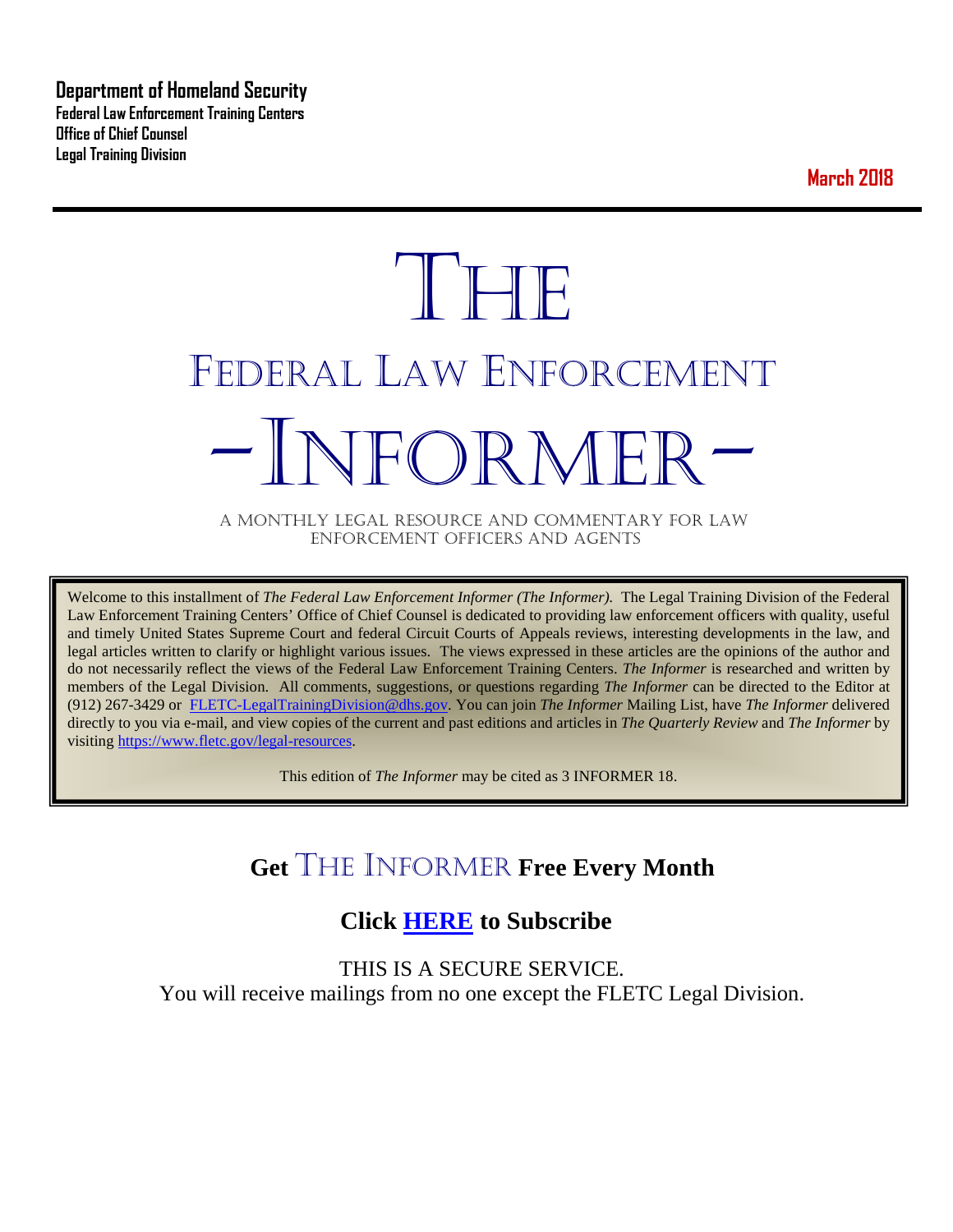# **The Informer – March 2018**

# **Article:**

| Without the Vision of 20/20 Hindsight: Graham v. Connor's |  |
|-----------------------------------------------------------|--|
|                                                           |  |

By Tim Miller Attorney Advisor / Senior Instructor, Office of Chief Counsel, Legal Division, Federal Law Enforcement Training Centers, Glynco, Georgia

#### ♦

# **Case Summaries**

# **[Circuit Courts of Appeals](#page-11-0)**

# **[First Circuit](#page-11-1)**

| <b>United States v. Rasberry:</b> Whether officers lawfully detained, frisked, and<br>seized a softball-sized object containing drugs from the defendant's undershorts12                                                                                                 |
|--------------------------------------------------------------------------------------------------------------------------------------------------------------------------------------------------------------------------------------------------------------------------|
| <b>Hill v. Walsh:</b> Whether officers were entitled to qualified immunity after they entered<br>the plaintiff's house to apprehend the plaintiff's son pursuant to a section 35 civil                                                                                   |
| <b>Third Circuit</b>                                                                                                                                                                                                                                                     |
| United States v. Werdene: Whether evidence obtained from a search warrant issued<br>in the Eastern District of Virginia, which authorized a search of the defendant's computer<br>located in Pennsylvania by using a Network Investigative Technique, was admissible15   |
| <b>Fourth Circuit</b>                                                                                                                                                                                                                                                    |
| United States v. Cowden: Whether the government established that a former law<br>enforcement officer violated 18 U.S.C. § 242 by willfully using unreasonable force<br>against a handcuffed, non-threatening arrestee in the presence of six other officers16            |
| <b>Sixth Circuit</b>                                                                                                                                                                                                                                                     |
| <b>United States v. Castro:</b> Whether a search warrant satisfied the Fourth Amendment's<br>particularity requirement, and whether federal agents could search a cell phone based                                                                                       |
| <b>Seventh Circuit</b>                                                                                                                                                                                                                                                   |
| <b>Avina v.Bolen:</b> Whether officers were entitled to qualified immunity after being sued<br>for excessive force where the plaintiff suffered a broken arm while being handcuffed19                                                                                    |
| <b>Horton v. Pobjecky:</b> Whether an off-duty police officer was entitled to qualified<br>in a lawsuit alleging excessive use of force and failure to provide medical care after<br>the officer shot an unarmed suspect in the back during an attempted armed robbery20 |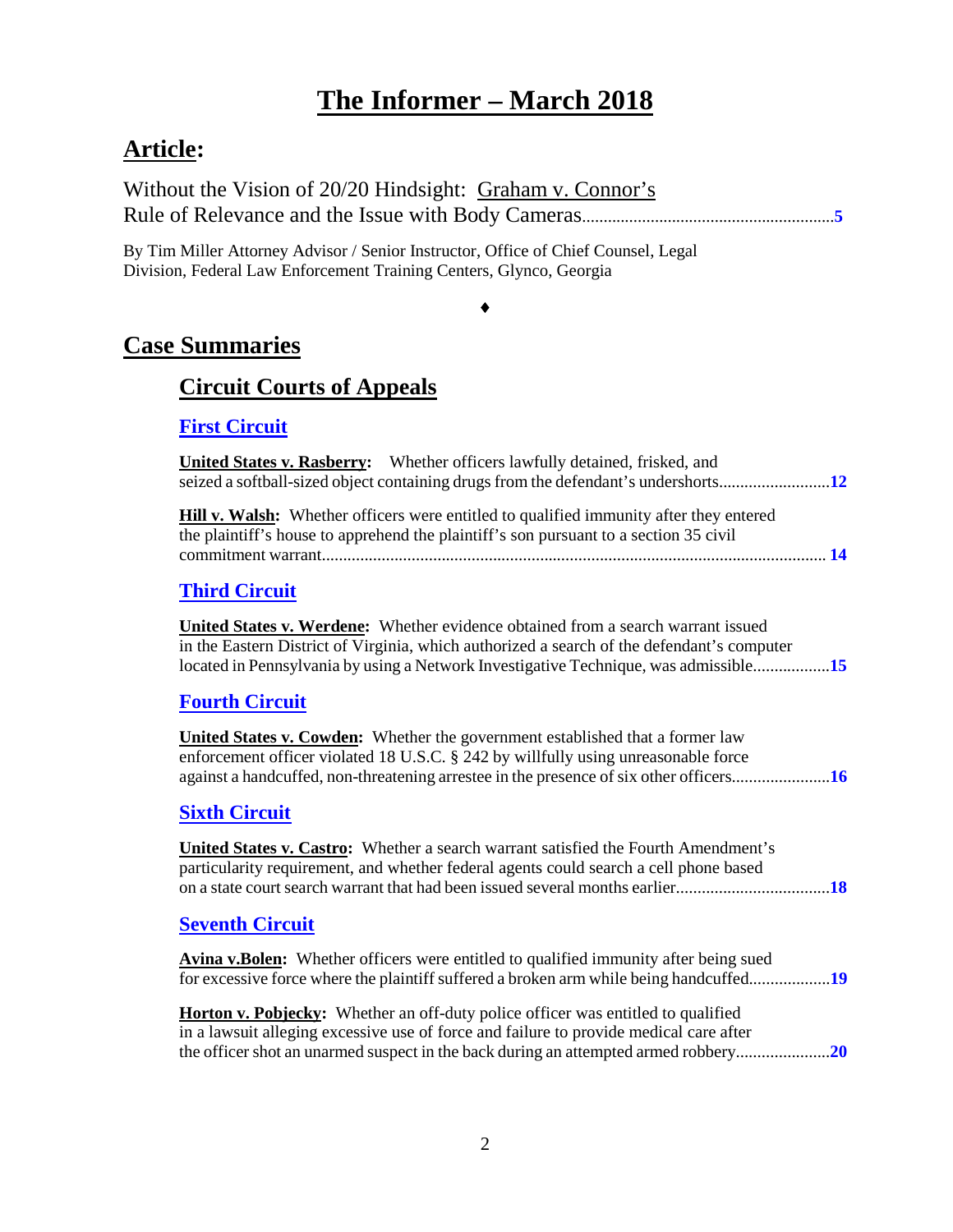### **[Eighth Circuit](#page-20-0)**

| <b>United States v. Thompson:</b> Whether the defendant had a reasonable expectation                                                                                                                                                                                                                                                                              |
|-------------------------------------------------------------------------------------------------------------------------------------------------------------------------------------------------------------------------------------------------------------------------------------------------------------------------------------------------------------------|
| <b>United States v. Waters:</b> Whether a protective sweep of the defendant's residence<br>was lawful after the defendant had been removed, whether the officers had reasonable<br>suspicion to believe another person might be in the residence, and whether it was<br>reasonable for an officer to move a couch because he believed it could conceal a person22 |
| United States v. Collins: Whether officers had reasonable suspicion to stop the defendant24                                                                                                                                                                                                                                                                       |
| <b>Ninth Circuit</b>                                                                                                                                                                                                                                                                                                                                              |
| <b>Bonivert v. City of Clarkston:</b> Whether officers were entitled to qualified immunity<br>in a lawsuit alleging an excessive use of force and an unlawful warrantless entry into<br>24                                                                                                                                                                        |
| <b>Tenth Circuit</b>                                                                                                                                                                                                                                                                                                                                              |
| Huited Ctotes - Ctoresser, Whether the defendent's suling measure to the Tules.                                                                                                                                                                                                                                                                                   |

**United States v. Stevens:** Whether the defendant's online messages to the Tulsa Police Department constituted "true threats" under 18 U.S.C. § 875(c) .........................................**[27](#page-26-1)**

♦

### **FLETC Talks**

In 1983, the United States Supreme Court decided the case of <u>Michigan v. Long</u>, which extended Terry searches to a vehicle's passenger compartment, if a police officer has sufficient facts to reasonably believe a suspect is dangerous and may gain immediate control of weapons.

Click on the link below for a six-minute video in which Trisha Besselman, Deputy Chief Counsel, Federal Law Enforcement Training Centers, Glynco, GA reviews the facts of the case and provides a comprehensive analysis of the Court's ruling.

♦

<https://www.youtube.com/watch?v=wh8ZIhmWWgI>

## **FLETC Informer Webinar Schedule**

### **1. Title IX and Sexual Violence (1-hour)**

Presented by Robert Duncan, Attorney-Advisor / Senior Instructor, Federal Law Enforcement Training Centers, Artesia, New Mexico

### **Wednesday April 11, 2018 - 3pm Eastern / 2pm Central / 1pm Mountain / 12 pm Pacific**

**To participate in this webinar: <https://share.dhs.gov/artesia>**

♦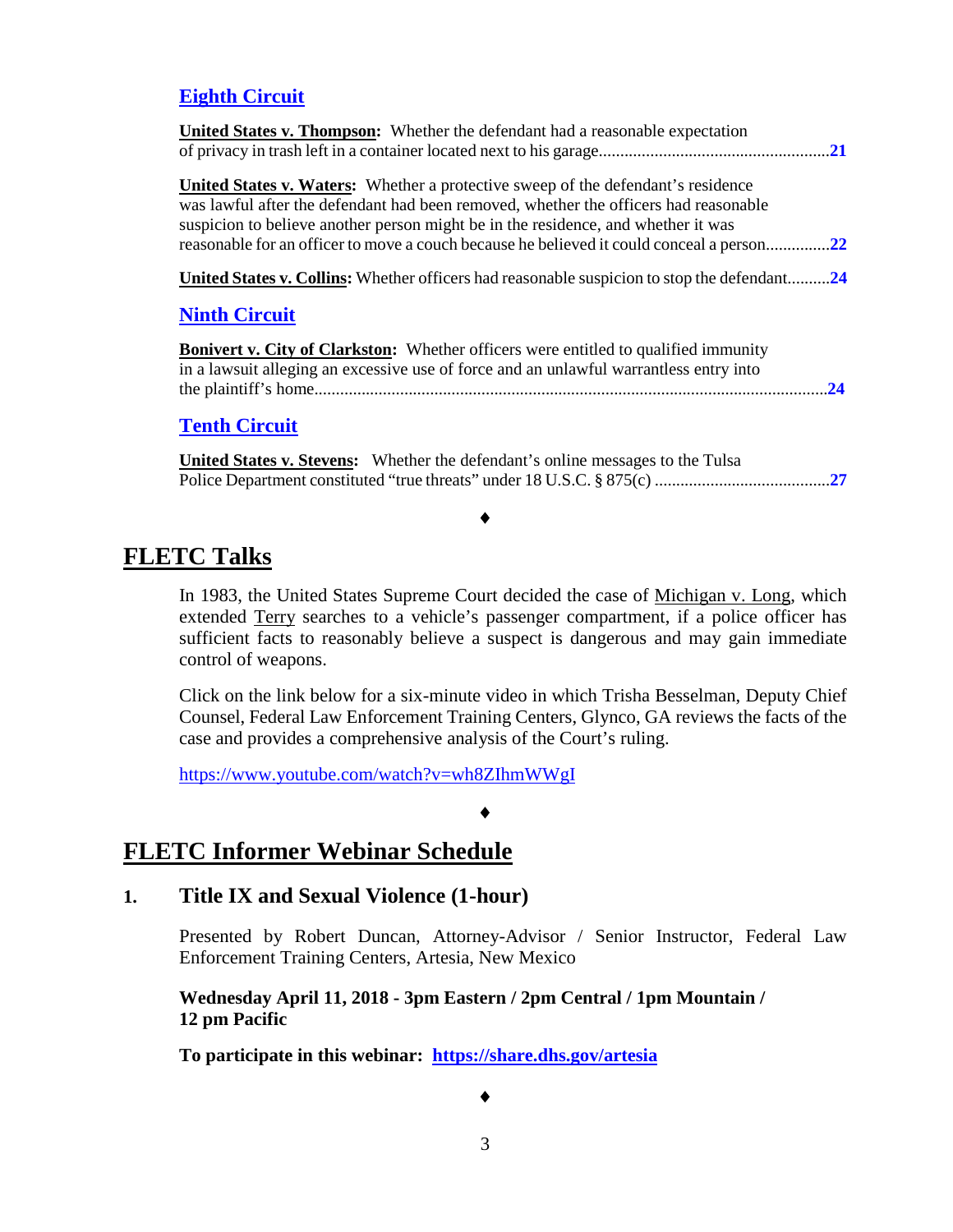### **2. Advanced Affidavit Writing (1-hour)**

Presented by Michelle M. Heldmyer, Attorney-Advisor / Senior Instructor, Federal Law Enforcement Training Centers, Artesia, New Mexico

This webinar will review the components of search warrant and arrest warrant affidavits while providing practical tips and guidance on how law enforcement officers can work effectively with their prosecutors to draft those documents.

♦

### **Wednesday April 18, 2018 – 3pm Eastern / 2pm Central / 1pm Mountain / 12 pm Pacific**

**To participate in this webinar: <https://share.dhs.gov/artesia>**

# **To participate in a FLETC Informer Webinar**

- 1. Click on the link to access the Homeland Security Information Network (HSIN).
- 2. If you have a HSIN account, enter with your login and password information.
- 3. If you do not have a HSIN account click on the button next to "Enter as a Guest."
- 4. Enter your name and click the "Enter" button.
- 5. You will now be in the meeting room and will be able to participate in the event.
- 6. Even though meeting rooms may be accessed before an event, there may be times when a meeting room is closed while an instructor is setting up the room.
- **7. If you experience any technical issues / difficulties during the login process, please call our audio bridge line at (877) 446-3914 and enter participant passcode 232080 when prompted.**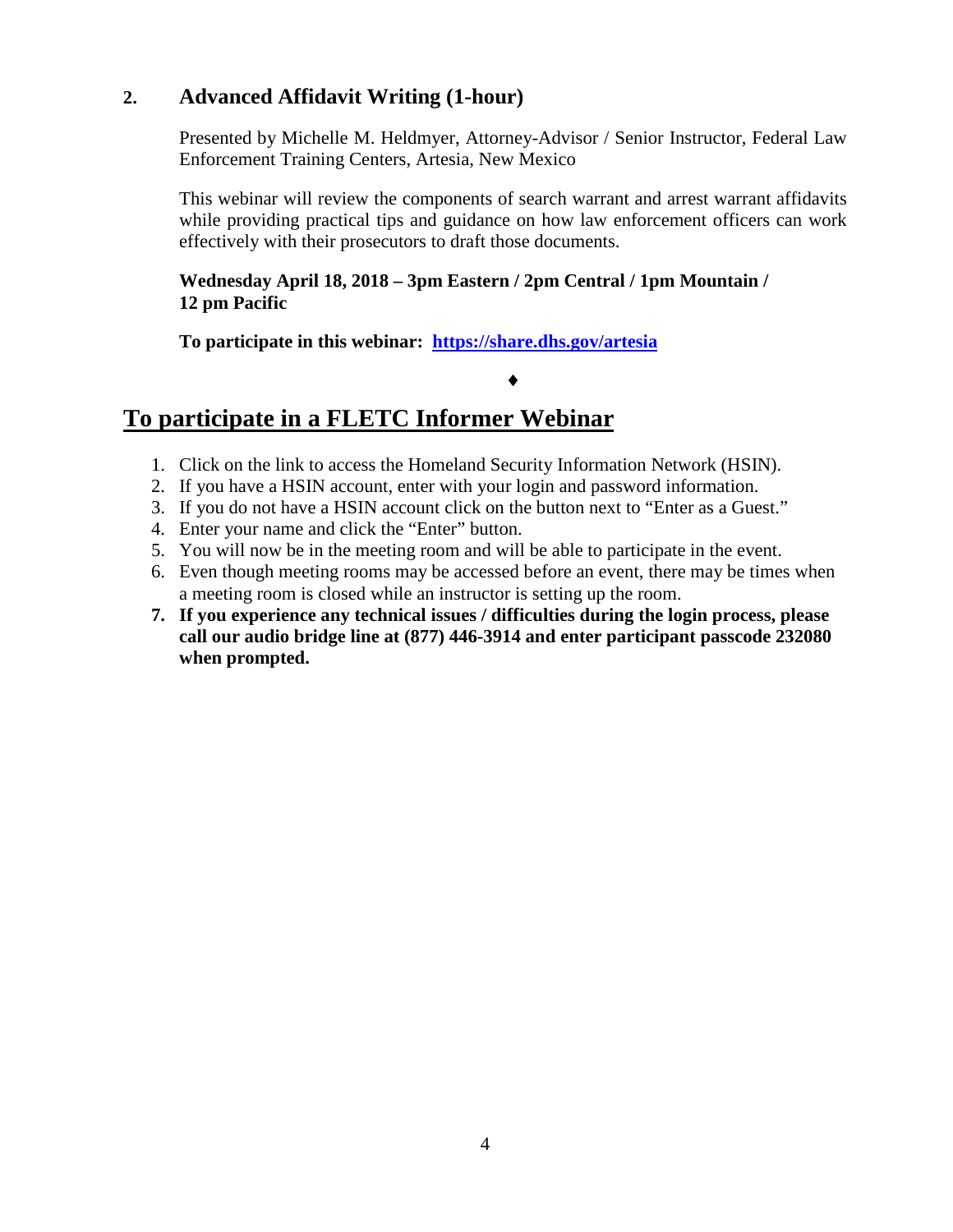# <span id="page-4-0"></span>Without the Vision of 20/20 Hindsight: Graham v. Connor's Rule of Relevance and the Issues with Body Cameras<sup>[1](#page-4-1)</sup>

By

Tim Miller Attorney-Advisor and Senior Instructor Office of Chief Counsel - Legal Division Federal Law Enforcement Training Centers Glynco, GA [tim.miller@fletc.dhs.gov](mailto:tim.miller@fletc.dhs.gov) 

Stress can restrict what we see and hear, and distort what we do. $2$  Over eighty percent of police officers experience auditory exclusion in gun fights. One officer stated, "If it hadn't been for the recoil, I wouldn't have known my gun was working."<sup>[3](#page-4-3)</sup> Tunnel vision can restrict normal vision to a range of about 3 to 5 degrees. That's like going to the theater and watching a movie through a paper towel tube.<sup>[4](#page-4-4)</sup>

And then comes the "Invisible Gorilla," a book about inattention blindness.<sup>[5](#page-4-5)</sup> Subjects of an experiment at Harvard University were asked to watch a video of two teams passing basketballs and told to count the number of passes by the team wearing white jerseys. Halfway through the video a person wearing a full-body gorilla suit walked into the middle of the court, beat its chest, and walked out. About half the subjects missed seeing the gorilla, hence the title of the book. Their attention was directed elsewhere.

But body cameras do not feel stress. These unemotional witnesses at the scene may record sights and sounds not known to the officer at the time he used force. Whether they are still relevant in an excessive force case without the officer's knowledge depends on the legal standard by which the officer is judged.

### What was known to the officer?

The assumption appears to be that an officer is judged by what he knows at the time. What the officer learns later (only by watching a video of what happened) is hindsight - not relevant. The National Consensus Policy on Use of Force adopted a *known-to* standard in January 2017 when it stated:

**Objectively Reasonable**: The determination that the necessity for using force and the level of force used is based upon the officer's evaluation of the situation in light of the totality of the

<span id="page-4-1"></span> $1$  Tim Miller is an instructor and attorney at the Legal Division for the Federal Law Enforcement Training Centers. The opinions in this article are his own and should not be attributed to the Center or be taken as legal advice. Any information should first be shared with your agency or legal counsel. 2 D. Dawes, *Body-Worn Cameras Improve Law Enforcement Officer Report Writing*, Journal of Law Enforcement

<span id="page-4-2"></span><sup>(2015).</sup>

<span id="page-4-3"></span><sup>3</sup> Alexis Artwohl, Ph.D., *Perceptual and Memory Distortions During Officer Involved Shootings*, AELE Lethal & Less Lethal Force Workshop (2008).<br><sup>4</sup> Force Science Institute News #145, *Do head cameras always see what you see in a force encounter?* (March 12,

<span id="page-4-4"></span><sup>2010)</sup>

<span id="page-4-5"></span><sup>5</sup> Christopher F. Chambris and Daniel Simons, *The Invisible Gorilla: And Other Ways our Intuitions Deceive Us*, 2010.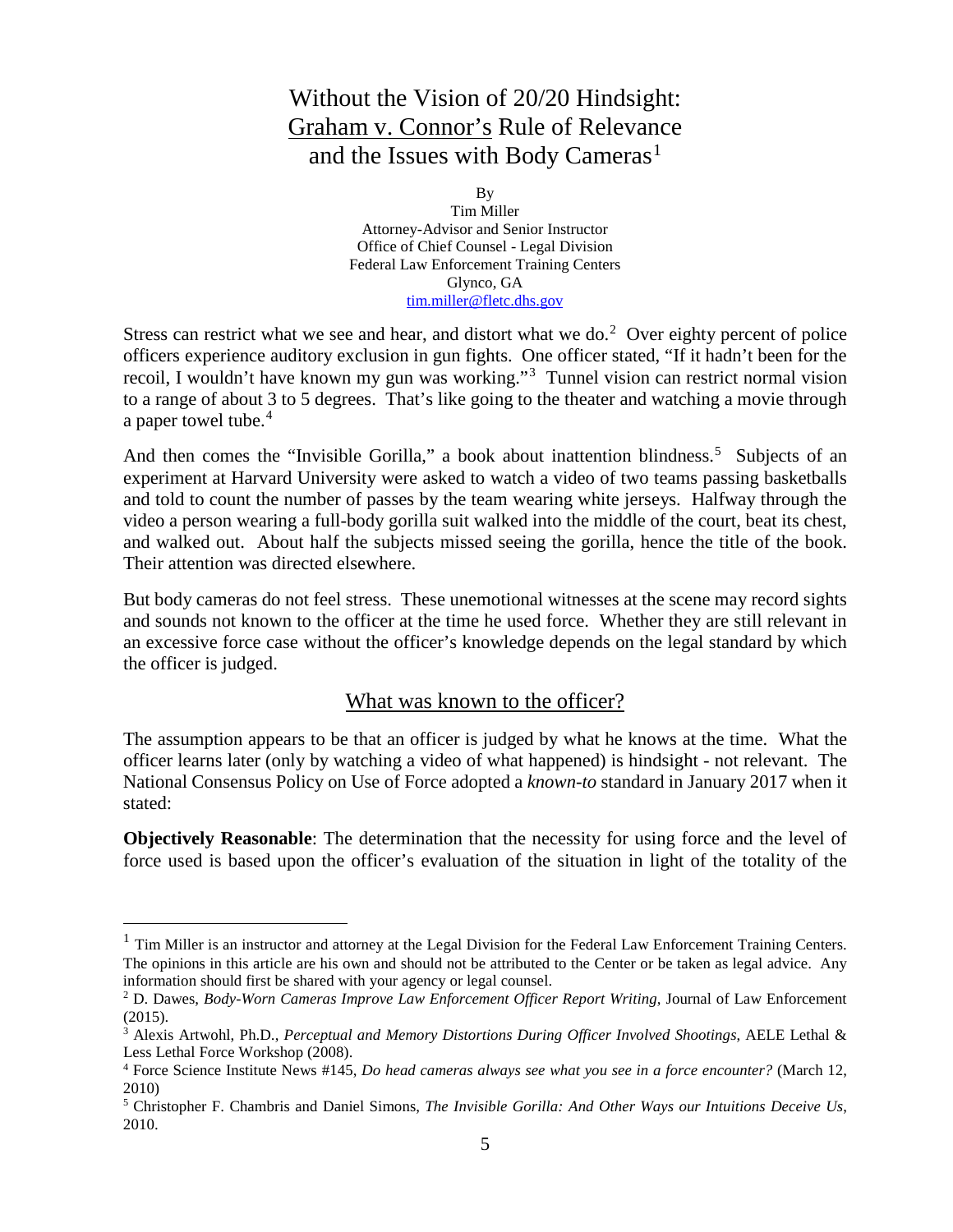circumstances *known to the officer* at the time the force is used and upon what a reasonably prudent officer would use under the same or similar circumstances.[6](#page-5-0)



The National Consensus Policy states that reasonable force is based on the facts known to the officer.

We could call that a *sub-objective* test. (It's not totally objective.) The first question is *subjective*. What did the officer know? The answer obviously depends on the officer. Only the second question tries to be objective: Based on what the officer knew, would a reasonable officer use the same force?

Call it a sub – objective or a known-to standard, its goal is to root out subjectively bad decisions. The feeling is that police officers should not go around shooting people, unless they know the facts that justify shooting. There are downsides, however, if excessive force is based upon what the officer knows - - because if a gorilla can be invisible, so can the facts supporting a threat. Liability for excessive force would essentially depend on who *saw the gorilla?* Two officers could face the same facts and use the same force, and one be liable and the other not, depending on their ability to recount what happened. A threat could be real - - *pounding its chest* in front of the officer. No matter; if the officer did not know it at the time, it's not relevant. That it happened directly in front of the officer (and was recorded by his body camera) would not make any difference.



*Do you see the gun?* If you do not, the gun is not relevant under a known-to

### Known-to Verses Knowable *…*

I

Then comes *Graham v. Connor.*<sup>[7](#page-5-1)</sup> In *Graham*, the Supreme Court evaluated excessive force claims for objective reasonableness under the Fourth Amendment. The facts were not limited to what the officer knew at the time; rather, the Court stated that "the question is whether the *totality* of the facts and circumstances justifies a particular … seizure."[8](#page-5-2) *Graham's* only restriction on what can be considered is in a sentence that uses a reasonable officer standard: "The reasonableness of a particular use of force must be judged from the perspective of a reasonable officer on the scene, rather than with the 20/20 vision of hindsight."<sup>[9](#page-5-3)</sup>

<span id="page-5-0"></span> <sup>6</sup> National Consensus Policy on Use of Force (January 2017).

<span id="page-5-1"></span><sup>7</sup> *Graham v. Connor*, 490 U.S. 386 (1989)

<sup>8</sup> *Id*. at 396 citing *Tennessee v. Garner*, 471 U.S. 1, 8-9 (1985).

<span id="page-5-3"></span><span id="page-5-2"></span><sup>9</sup> *Id*.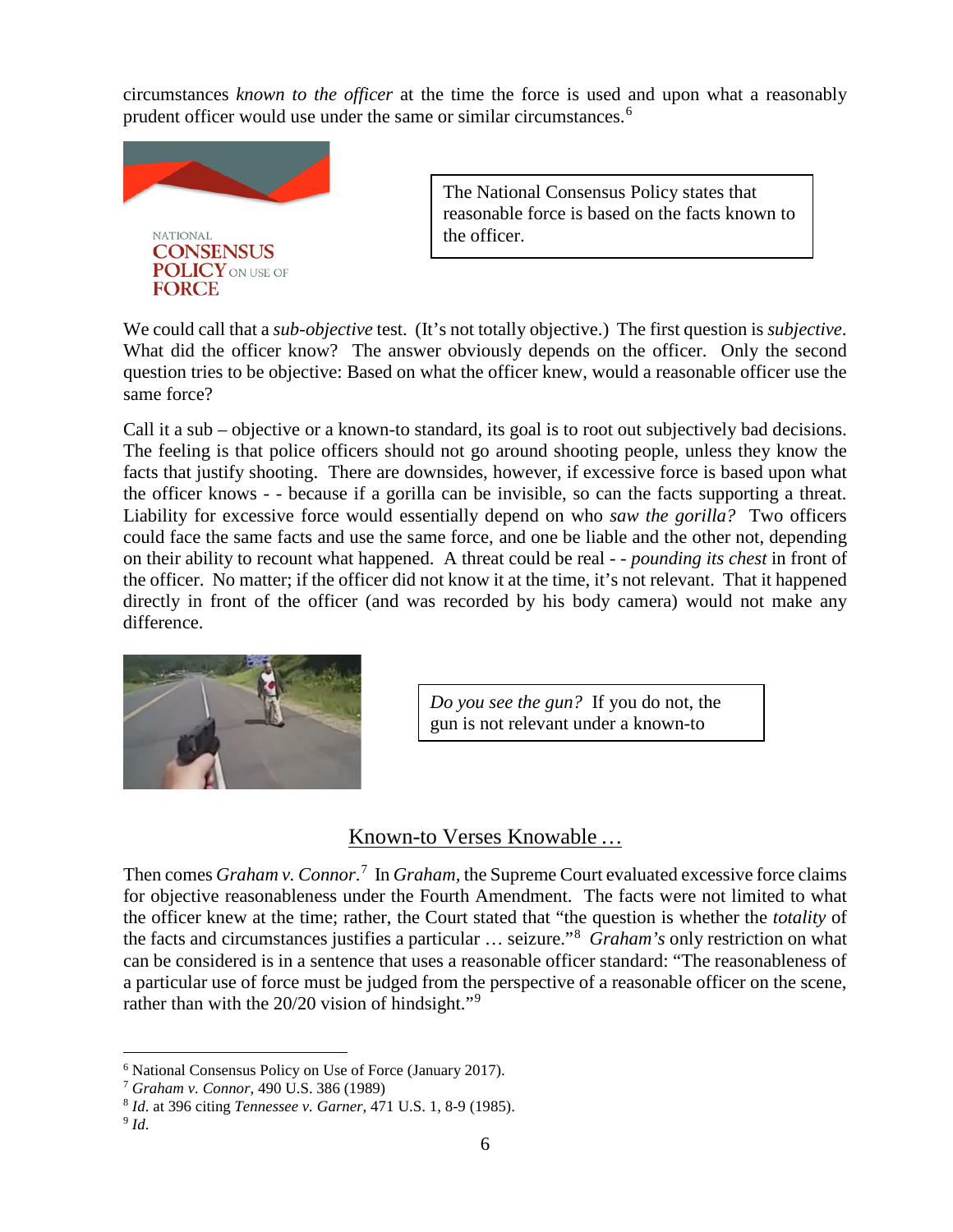*Graham* suggests that this hypothetical officer is substituted for the real officer; and if so, relevance should not depend on what the officer knew, but on what a reasonable officer in his shoes *could* have known. What was *knowable*? And presumably something recorded by the officer's body camera would be knowable, if not actually *known to* him.



*Graham* states that excessive force decisions are judged from the perspective of a reasonable officer on the scene.

Something recorded by a body camera - - that went unnoticed by the officer - - would only be hindsight from the officer's perspective. But *Graham* steers away from subjective tests. The Court continued, "…the inquiry in an excessive force case is an objective one: the question is whether the officers' actions are objectively reasonable in light of the facts and circumstances *confronting* them [not known to them], without regard to their underlying intent or motivation."<sup>[10](#page-6-0)</sup>

*Graham* boils down to two questions. First, what could a reasonable officer have seen (... heard, smelled, tasted, or touched) while standing in the shoes of the real officer? The reasonable officer is obviously the court looking at the objectively manifested facts at the scene through this hypothetical lens. The officer can certainly add to the facts. His body camera may add more. Witnesses may testify, the plaintiff will probably have something to say, and expert witnesses can explain why one perspective might be different than another's, especially in *a tense, uncertain, and rapidly evolving situation.*<sup>[11](#page-6-1)</sup> But after the facts are in, it's the reasonable officer's perspective that counts. Considering the totality of the facts and circumstances, along with their reasonable inferences, could this hypothetical officer now believe that the force fell within the range of reasonable options?

If the purpose of a known-to standard is to root out subjectively bad decisions (by asking what the officer knew and whether it was enough to justify what he did), *Graham* protects free citizens from objectively unreasonable seizures.<sup>[12](#page-6-2)</sup> It does so by making excessive force decisions turn on the objectively manifested facts at the scene instead of how the officer might remember them.

### The issue with body cameras.

We could file the difference between known-to, and knowable under "Who Cares?" if not for body cameras. What might have gone unnoticed can be seen or heard later, which raises the question: Is it relevant? It's not just an academic debate. Known-to believers actually admonish law enforcement agencies not to allow police officers to watch body camera footage before writing their use of force reports out of fear that they may include facts from their cameras that were not known to them at the time.<sup>[13](#page-6-3)</sup> The goal is to preserve the moment in each officer's mind

<span id="page-6-1"></span><span id="page-6-0"></span><sup>&</sup>lt;sup>10</sup> *Id.* at 397 [emphasis added].<br><sup>11</sup> Id. at 397 (The calculus of reasonableness must embody allowance for the fact that police offices are forced to make split-second judgements - - in circumstances that are tense, uncertain, and rapidly evolving - - about the amount of force that is necessary in a particular situation).

<span id="page-6-2"></span><sup>&</sup>lt;sup>12</sup> Id at 395.

<span id="page-6-3"></span><sup>13</sup> See Daigle Law Group, LLC, *What happened to Perception of the Officer? Watching the Video Before Writing a Use of Force Report*, September 30, 2015 (arguing that police officers should not watch body camera footage of use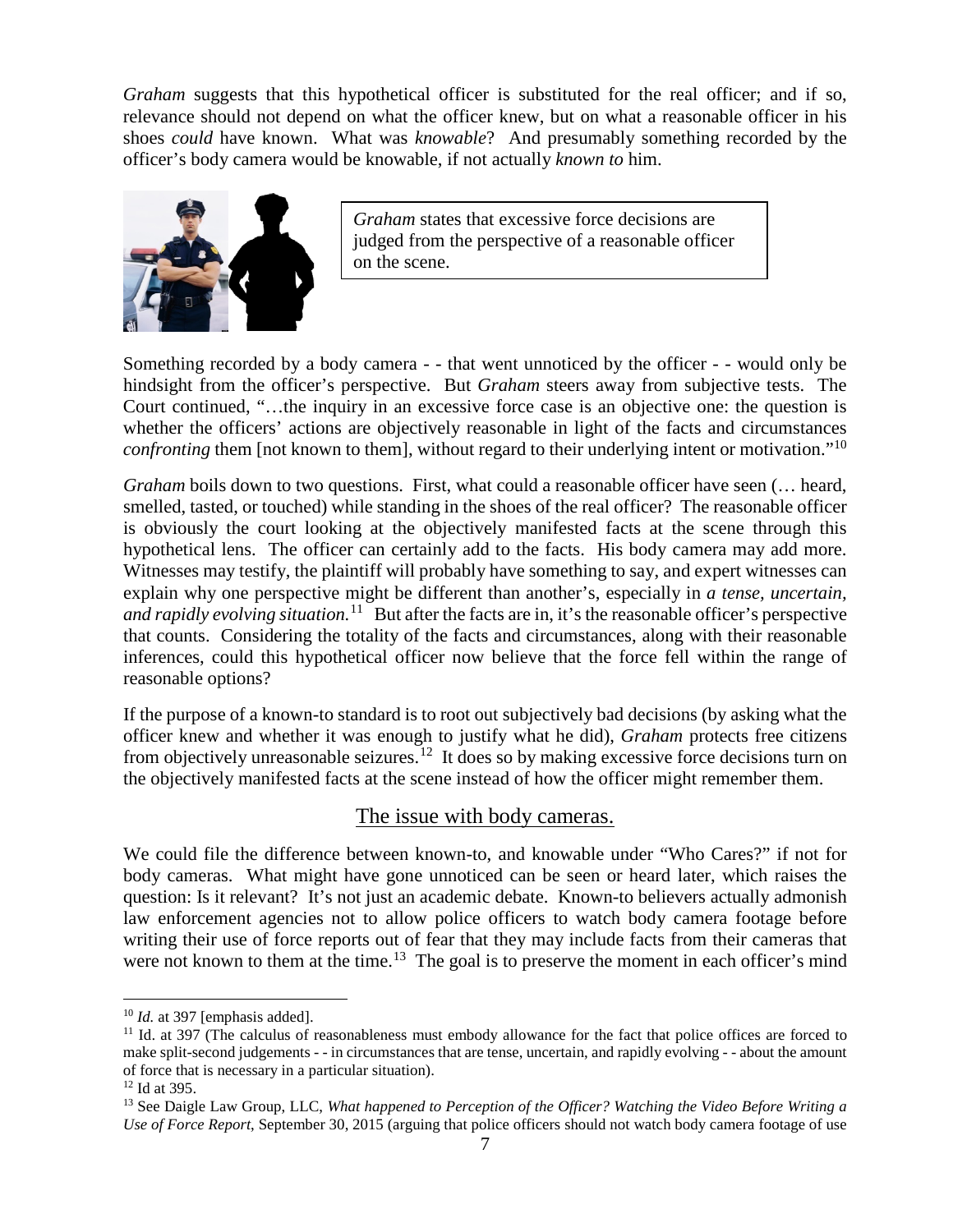to determine what he knew, and if it was enough. A known-to standard not only dictates how that officer should prepare for trial, it makes an excessive force decision turn the officer's memory. Consider what happened to me:

> Dispatch told me that there was an officer down. When I arrived on scene a crowd of people ran by pointing back, from where they had come. I walked on and saw someone lying on the ground. He or she (I couldn't tell) was dressed in a blue uniform and appeared unconscious or worse. I was focused on the man standing over the officer. He was white, male, and screaming! (I can't remember what.) I looked at him, and he looked back.He had a pistol. He pointed it at the officer on the ground and then at me. It was a semi-automatic - - like a model 1911 in a World War II movie. I think I yelled "Stop! …!" or "Drop it …!" (I'm not sure.) He continued to waive the gun around. I thought I was next and shot him.

Fortunately, that was only a training scenario on a simulator at the Federal Law Enforcement Training Center in Glynco, Georgia. I am an attorney-instructor in the Legal Division and never a police officer by trade - - which will take on some significance as we go on. The instructor doing the de-brief asked me what happened. I started with the call from dispatch about an "officer down" and explained that based on my experience (admittedly limited) I believed an officer had been shot. I only briefly described the crowd of people that ran by, and the instructor stopped me.

- **Instructor:** What did the crowd tell you?
- **Miller:** Nothing. They were just screaming ... a bunch of gibberish.
- **Instructor:** You didn't hear someone yell that he had a gun?
- **Miller:** No! Who said that?

And like a body camera's recording, the instructor re-played the scenario. I saw the crowd again but this time I saw and heard a woman scream, "He's got a gun!" That was not known to me, and frankly, I do not remember a warning about a gun to this day. Combat veterans and police officers have reported auditory exclusion in gunfights. I experienced some form of it in a training scenario. A little frustrated, I said:

> **Miller:** Ok, I don't remember anyone, saying anything about a gun, but I saw one. The man I shot pointed it at me.

I became defensive. I thought, "What else was *not known* to me?" Instead of articulating facts, I stepped into the judge's role and made a legal conclusion; specifically, that I was not required to wait for the gun to be pointed at me, especially after orders to drop it went unheeded. <sup>[14](#page-7-0)</sup> But from the look on the instructor's face, something else was *not known to me*.

- **Instructor:** What type of gun was it?
- **Miller:** A pistol ... like a model 1911.
- **Instructor:** That wasn't a gun.

of force incidents prior to writing their use of force reports because it influences their perspective of the event at the time force was used.)

<span id="page-7-0"></span><sup>14</sup> *Montoute v. Carr*, 114 F.3d 181, 185 (11th Cir. 1997).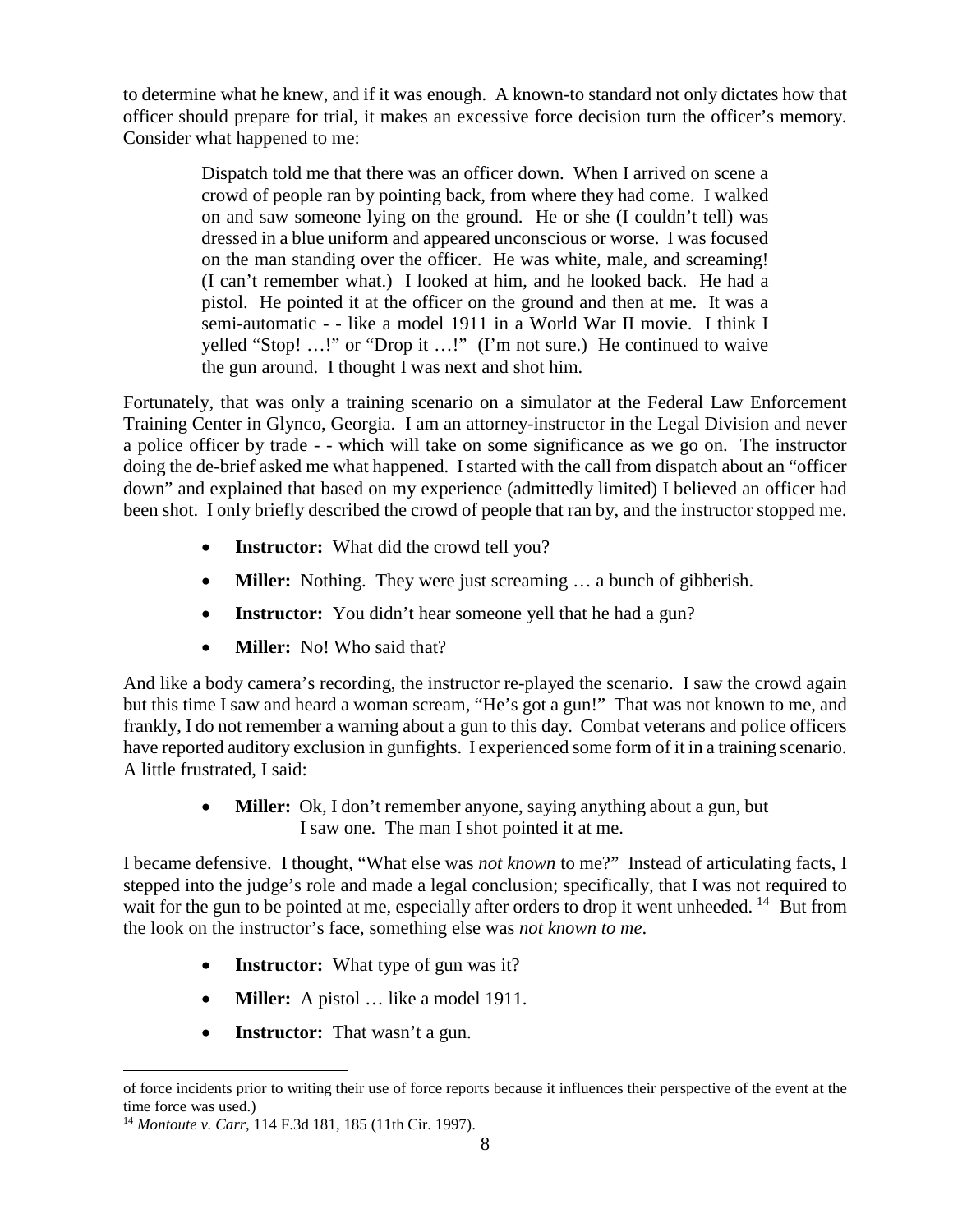Tunnel vision is another defense mechanism. We zero in on what we perceive as the threat, sometimes to the exclusion of other important information. I believe that I tuned-out the woman in the crowd; that I tunneled-in on the suspect's face; and while seeing might be believing in most cases, under stress we sometime see what we believe is there. I saw a pistol; I still do. The replay, however, showed the man holding a hammer.

To paraphrase, my evaluation of this scenario was *probably not as good as the next guys*. Experts in this field, like Lieutenant Colonel Dave Grossman, believe that sensory deprivation can be reduced through training. He stated, "When I work with high level civilian operators, like LAPD SWAT, it's amazing to see how they've evolved. Almost all of them move between … zooming in to eliminate a target and then back out to see everything going on."[15](#page-8-0) 

But I'm not SWAT; more like a rookie. And while it's true that shooting was probably still reasonable based on what I did know, continue down memory lane. What if I also tunneled in so tightly on the man's face that I did not see anything in his hands? (Which is not inconceivable if tunnel vision can be like looking through a paper towel tube.) The point is: now I'm in trouble. Without the woman's warning about a gun or seeing something in the man's hand that could be a weapon, the facts do not support deadly force. The objectively manifested facts at the scene certainly do; a reasonable officer in my shoes could find shooting reasonable based on what was knowable. Finding my use of force excessive would be based on conditions peculiar to me.



The facts in this scenario are the same. The only difference is how the student evaluates them.

A known-to standard is a subjective test, pure and simple. Calling it "sub-objective" is a misnomer … because if the facts that go into making a decision are *peculiar to the individual*, how can the decision not be too? Two officer could face the same threat and use the same force and one deemed excessive and the other not depending on tunnel vision, auditory exclusion, or the sheer luck to be looking at the right place at the right time. That type of subjective evaluation caused my frustration when I could not remember the woman's warning. I felt that my evaluation of the scenario would fall short, and cheated that something as significant as someone screaming about a gun was lost to me because of an involuntary reaction to stress.

The irony of a known-to standard is that it tells police officers that they must know the facts in situations where they most likely will *not know them*, or at least be able to recall them accurately.[16](#page-8-1) It also creates a moral dilemma: Who can admit, "I didn't know that" - - if it helps their defense in a civil lawsuit? One side says that the law calls for such a dilemma and that the solution is for the officer to write his report before watching the video; but that does not stop the urge (after watching) to claim some sudden epiphany. It is not an enviable situation for an honest police officer, and in my opinion, it is not one the Supreme Court intended.

<span id="page-8-0"></span> <sup>15</sup> See Adam Linehan, *This is Your Brain on War,* Task and Purpose (June 2016)

<span id="page-8-1"></span><sup>16</sup> D. Dawes, *Body-Worn Cameras Improve Law Enforcement Officer Report Writing*, Journal of Law Enforcement (2015); Force Science Institute #290, Memory is worst about most critical moment of officer involved shooting, (August 2015.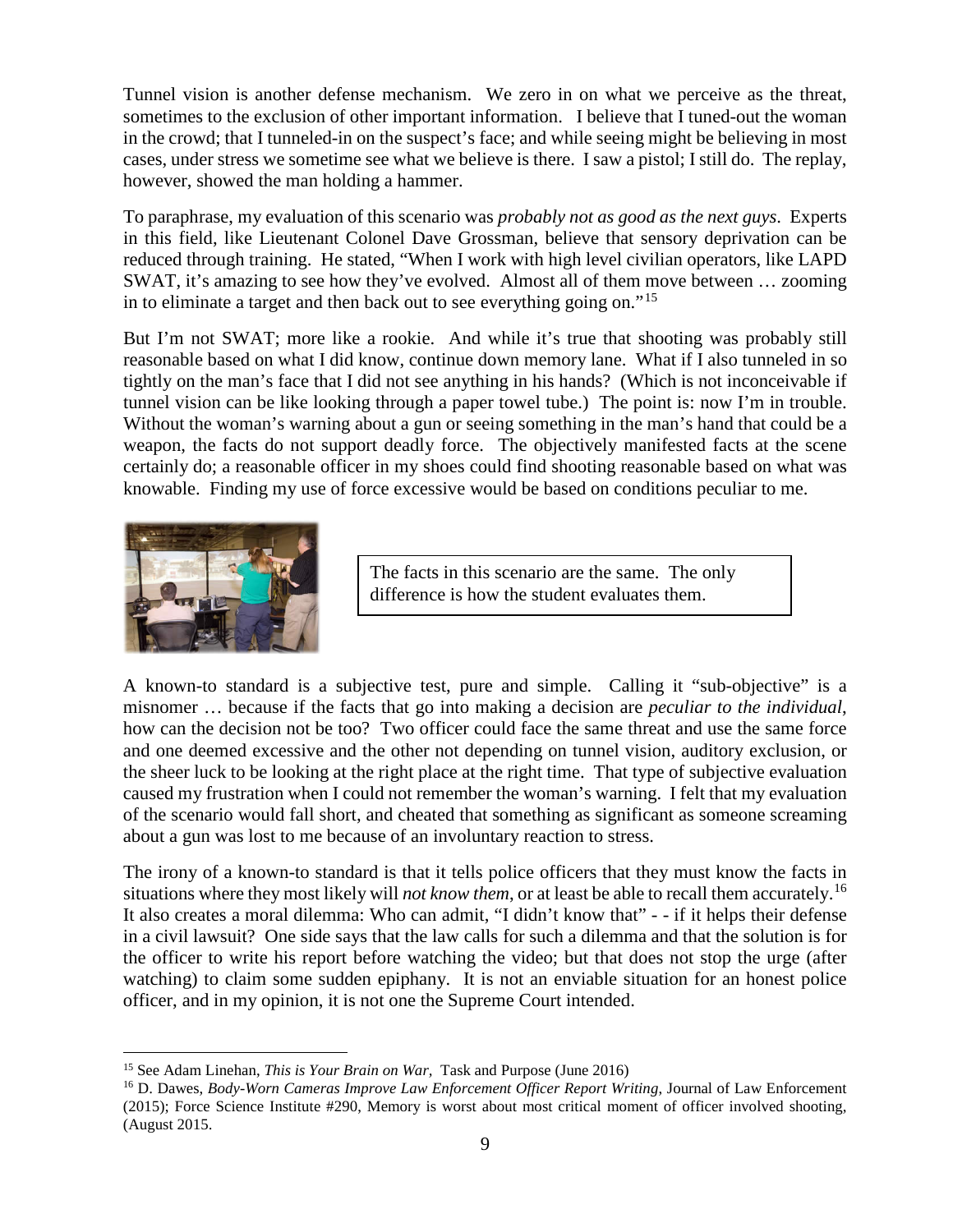### Back to *Graham*…

*Graham's* reasonable officer standard makes allowance "...for the fact that police officers are often forced to make split-second decisions - - in circumstances that are tense, uncertain, and rapidly evolving  $\cdots$ <sup>[17](#page-9-0)</sup>. The inability to recall something due to an involuntary, and natural reaction to stress would seem like a reasonable allowance, and also why the Court mandated that, "… use of force *must* be judged from the perspective of a reasonable officer on the scene ..."<sup>[18](#page-9-1)</sup> Otherwise the constitutionality of a use of force under a given set of facts will vary from one officer to the next.

Reasonable allowance for stress should actually make the officer more forthright about what he does remember, and doesn't. Prior to making a statement, the officer might be told:

> Tell us what you knew when force was used. Tell us only what you remember, bearing in mind that you may not know everything. *You're not expected to*. Reasonable force is judged from the perspective of a hypothetical, reasonable officer on the scene.

In my case, the woman's warning about a gun should be relevant because a reasonable officer in my shoes could have heard her. (And she was clear as a bell on the replay.) The advisement would continue:

> This reasonable officer (which is actually the court looking at everything through this hypothetical lens) considers the totality of the facts and circumstances that confronted you at the time. The issue: Could this hypothetical officer believe that what you did fell within the range of reasonable options based on everything knowable at the time?

*But wait* – let's change the scenario. What if the warning I did not hear was the woman shouting "He's having a heart attack!" - - now referring to the officer on the ground, and suggesting that the man I shot was only signaling for help? In other words, what if the woman made it knowable that the man was *not* a threat? The advisement might explain:

> A *knowable* fact just means that it deserves consideration. There could also be a good reason for not knowing something. Auditory exclusion and tunnel vision are common reactions to stress that may restrict a reasonable officer's perception. You can certainly add-to the facts; and what you did not know may be something significant to add. The question becomes whether a reasonable officer in your shoes could miss the same thing you did, and still find the force reasonable after considering everything else.

Allowance for *reasonable* mistakes covers a third possibility: not paying attention - - texting my buddy about the ball game as I drove to the scene, for instance, instead of listening to important information from dispatch. *Graham* is about what a reasonable officer would do. The Supreme Court called it a factbound analysis.  $19$  A known-to standard, on the other hand, is just a simple rule that says what the officer does not know is not relevant. It dismisses facts supporting a threat, and when there is none, it says *what the officer doesn't know can't hurt him*.

<span id="page-9-0"></span><sup>17</sup> *Graham*, at 397. 18 *Id.*

<span id="page-9-1"></span>

<span id="page-9-2"></span><sup>19</sup> See *Scott v. Harris*, 550 U.S. 372, 383 (2007)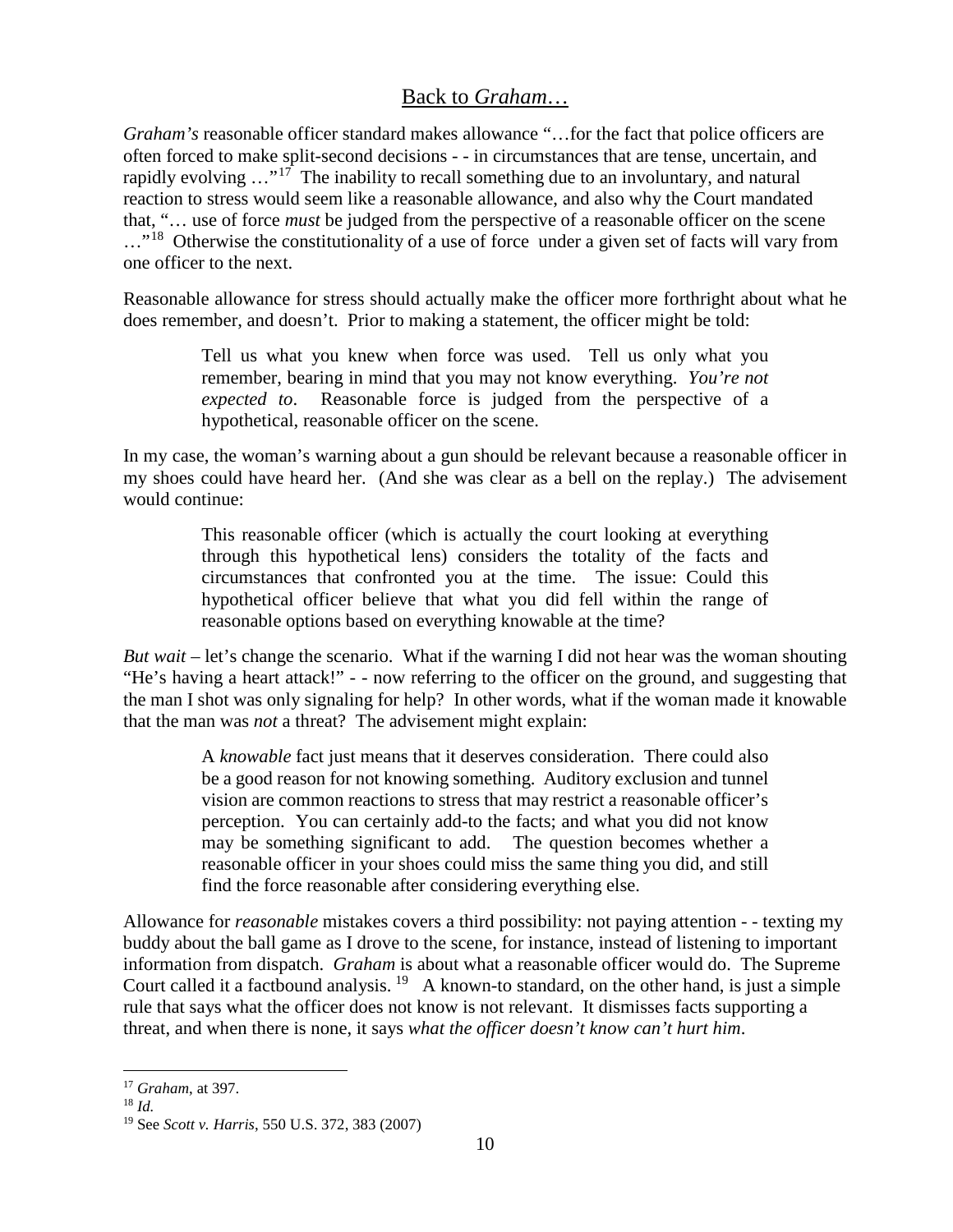### The answer depends on the purpose of the Fourth Amendment …

In *Devenpeck v. Alford*, the Supreme Court stated that whether probable cause *to arrest* exists depends upon the facts known to the arresting officer.<sup>20</sup> But it would ignore Fourth Amendment jurisprudence to claim that a known-to standard should, therefore, get the nod for excessive force cases. For one, *Devenpeck* never cites *Graham* - - probably because *Graham* establishes the framework for judging excessive force cases and not arrests.<sup>21</sup> What's more, the issue in *Devenpeck* was not about the subjective knowledge of the officer or whether something recorded on a body camera could still be relevant without the officer knowing it. Indeed, Sergeant Devenpeck knew everything he needed to know to arrest Mr. Alford for impersonating a police officer. This case grabbed the Supreme Court's attention because just knowing the facts was not enough in the Ninth Circuit. The arresting officer also had to invoke a proper reason for the arrest.<sup>[22](#page-10-2)</sup> And while Sergeant Devenpeck knew the facts supporting an impersonation charge, he arrested Alford for something that was not a crime; specifically, tape recording their conversation beside the road without Sergeant Devenpeck's consent after a lower court had ruled it was not a crime to do so. (*This should sound familiar*.) Requiring the arresting officer to invoke a proper reason shortly after an arrest was intended to root out subjectively bad arrests - - that is, by making the officer articulate the reason. (*Like a known-to standard tries to root out subjectively bad force decisions - - by making the officer articulate the facts at the scene*.) The Supreme Court flatly rejected the notion that the Fourth Amendment imposed such a requirement. It was enough that Sergeant Devenpeck knew the facts.

Sergeant Devenpeck knew the facts, not the reason for the arrest. His arrest was still objectively reasonable. The significance of the *Devenpeck* case is in the common thread that runs through all Fourth Amendment searches and seizures: objective reasonableness. The issue presented by a body camera is whether a use of force can still be objectively reasonable if the officer does not know all the facts manifested at the scene. In that regard, *Devenpeck* is persuasive.

The Court stated that if officers were required to articulate a proper reason the constitutionality of an arrest under a given set of known facts would vary from place to place and time to time depending on the officer.<sup>[23](#page-10-3)</sup> (The same would be true if the "known facts" that support a use of force must come from the officer's memory.) An arrest made by a knowledgeable, veteran officer would be valid, whereas an arrest made by a rookie in precisely the same circumstances would not.<sup>[24](#page-10-4)</sup> (Just like a SWAT trained officer would likely avoid an excessive force charge for having the wherewithal to focus on a suspect's hands, while a rookie might not.) "We have consistently rejected a conception of the Fourth Amendment that would produce such haphazard results" the Court stated.<sup>[25](#page-10-5)</sup> "Evenhanded law enforcement is best achieved by the application of objective standards of conduct, rather than standards that depend upon the *subjective state of mind of the officer*."[26](#page-10-6) 

<span id="page-10-1"></span><span id="page-10-0"></span><sup>&</sup>lt;sup>20</sup> *Devenpeck v. Alford*, 543 U.S. 146, 152 (2004)<br><sup>21</sup> See *County of Los Angeles v. Mendez*, 137 S.Ct. 1539, 1547 (2016).

<span id="page-10-2"></span><sup>&</sup>lt;sup>22</sup> Devenpeck, 543 U.S. at 152 (the charge for impersonating a police officer was not "closely related" to the offense invoked by Sergeant Devenpeck.)

<span id="page-10-3"></span><sup>23</sup> *Id*. at 154

<span id="page-10-4"></span><sup>24</sup> *Id.*

<span id="page-10-5"></span><sup>25</sup> *Id.* at 156 citing *Whren v. U.S*., 517 U.S. 806 (1996).

<span id="page-10-6"></span><sup>26</sup> *Id.* at 143 citing *Horton v. California*, 496 U.S. 128, 138 (1990)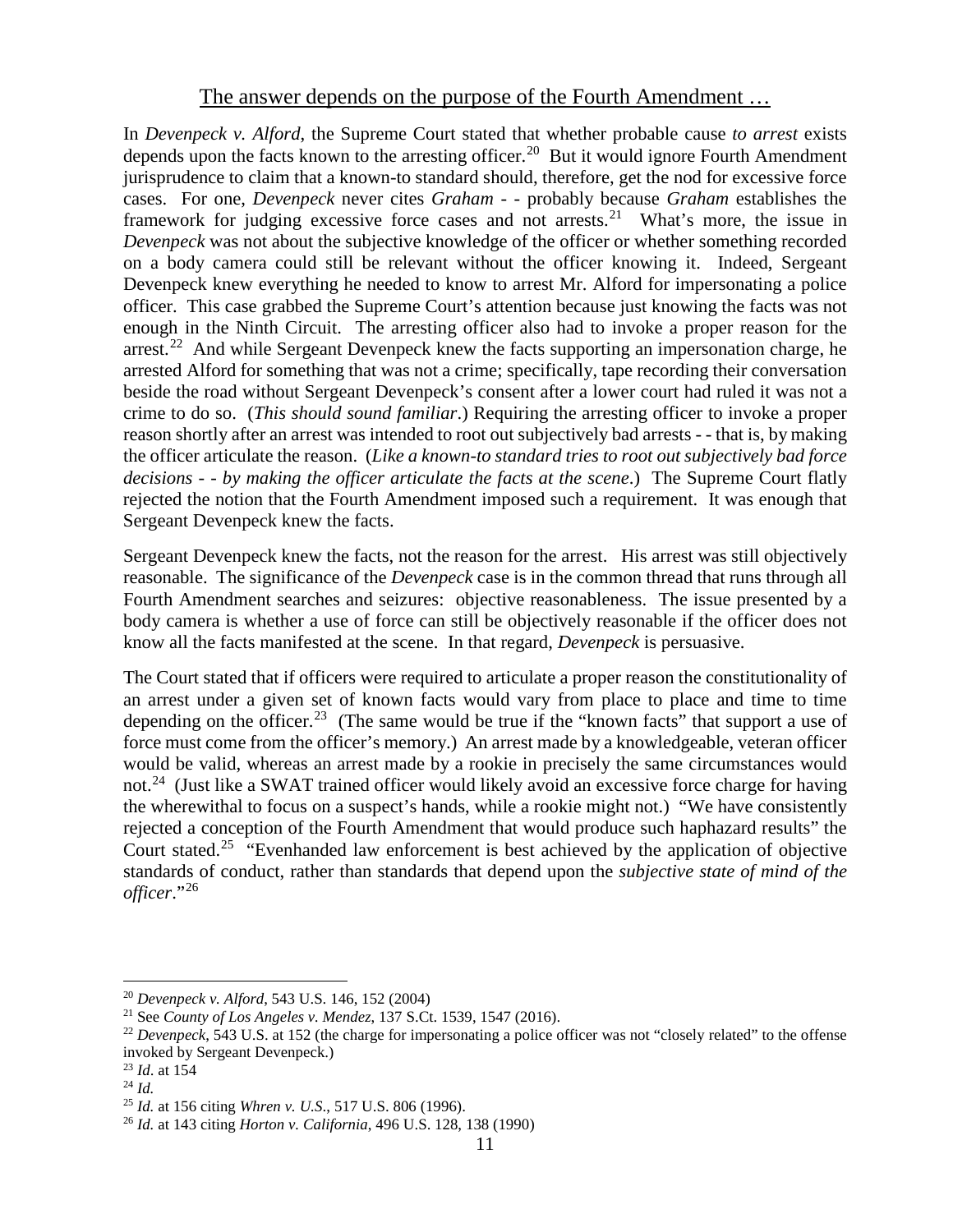# CASE SUMMARIES

# Circuit Courts of Appeal

# <span id="page-11-1"></span><span id="page-11-0"></span>**First Circuit**

### <span id="page-11-2"></span>**United States v. Rasberry, 882 F.3d 241 (1st Cir. ME Feb. 14, 2018)**

An agent with the Drug Enforcement Administration (DEA) suspected Todd Rasberry was a major drug dealer. When the agent confronted one of Rasberry's accomplices while she was making a drug delivery, the woman surrendered the heroin she was carrying and told the agent that he would find Rasberry, along with more drugs, in a motel room she had rented. The woman gave the agent a key to the room and consented to its search. The agent knew Rasberry had a criminal history that included drug and weapons charges, and that Rasberry had been arrested a few months earlier at a party where guns were present. As a result, the agent and several other officers went to the motel room armed and wearing ballistic vests.

At the motel room, the agent tried the room key he had been given, but discovered it did not work. The agent then knocked and Rasberry opened the door. Rasberry told the agent he was a guest in the room, which had been rented by the woman with whom the agent had spoken. The agent told Rasberry the officers were there to search the room and that, although he was not under arrest, he would be detained while they conducted the search. At that point, one of the officers placed Rasberry's hands behind his back, handcuffed him, and then frisked the portion of Rasberry's lower back that Rasberry might be able to reach despite being handcuffed. Two other officers, with weapons drawn, conducted a sweep of the room to make sure no one else was present.

After the sweep, the officers searched the room for approximately twenty minutes. The officers found plastic sandwich bags, needles, and a digital scale, but no drugs. As the search was ending, Rasberry asked if the handcuffs could be removed. The agent replied that before he could remove the handcuffs, he had to make sure Rasberry did not have a weapon. As the agent frisked Rasberry, he felt a hard, round object, about the size of a softball in the groin area of Rasberry's shorts. When the agent asked Rasberry about the object, Rasberry told the agent it was part of his anatomy. Confident that the object was contraband and not part of Rasberry's anatomy, the agent arrested Rasberry. The agent then reached into Rasberry's undershorts and removed a ball of baggies containing what appeared to be controlled substances. A field test confirmed that some of the baggies contained heroin and others contained cocaine.

The government charged Rasberry with several controlled substance violations.

Rasberry filed a motion to suppress the drugs seized from his undershorts, arguing that his seizure and subsequent search violated the Fourth Amendment.

First, Rasberry claimed that by brandishing weapons, placing him in handcuffs, and searching the room for twenty minutes, the officers transformed a lawful Terry stop into a de facto arrest without probable cause.

The court disagreed. The court found the officers had a reasonable basis to suspect that Rasberry might be armed and dangerous; therefore, by entering the room with guns drawn and immediately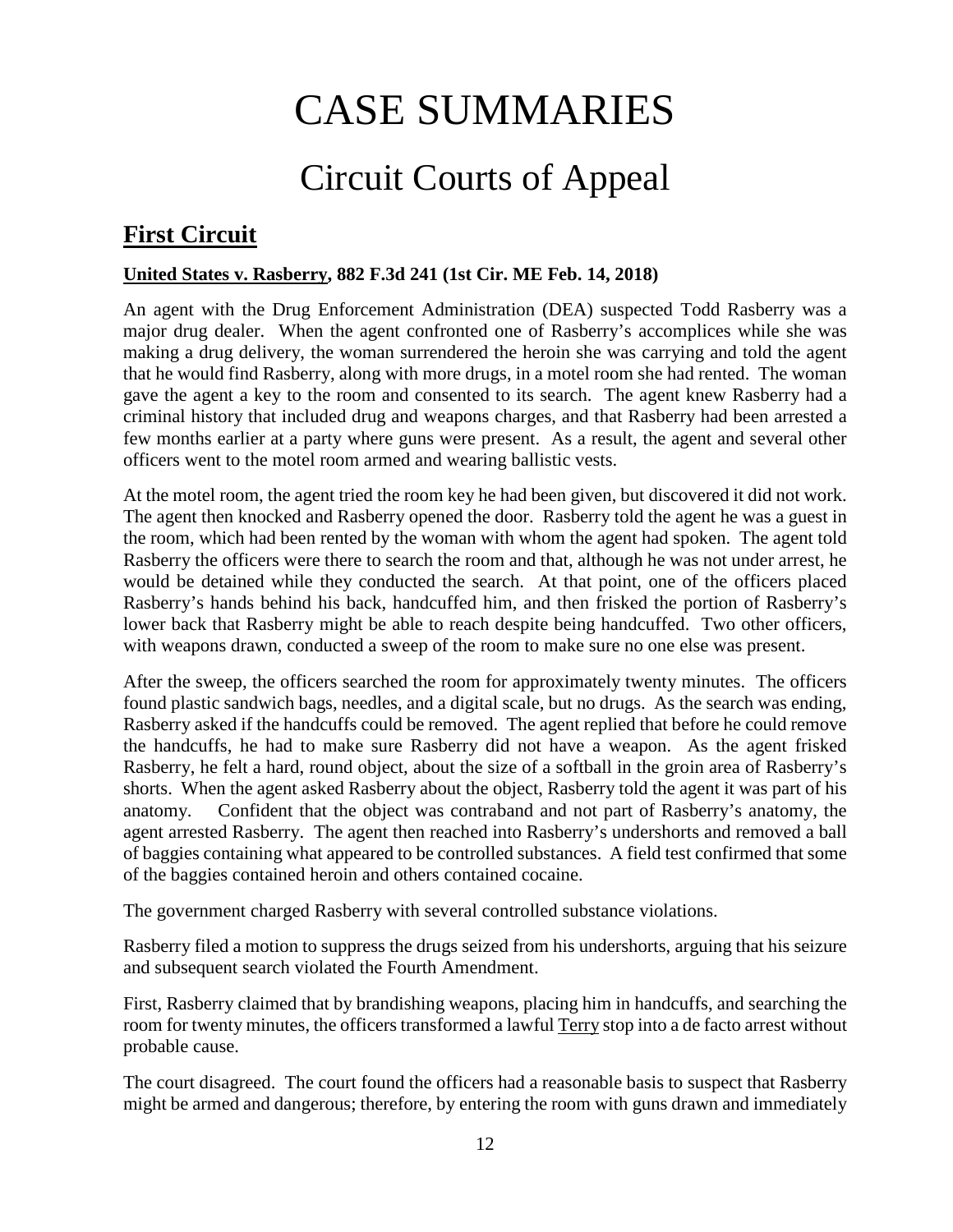handcuffing Rasberry, the officers acted reasonably to ensure their safety during the search. In addition, the agent told Rasberry that he was not under arrest, but rather, simply being detained while the officers searched the room. Finally, the court concluded that Rasberry's detention was proportional to the circumstances and lasted no longer than was reasonably necessary for the officers to search the room and dispel their suspicion that illegal drug were hidden there.

Second, Rasberry argued that the agent's frisk violated the Fourth Amendment because the initial frisk, performed when he was first handcuffed, was sufficient to dispel any suspicion that he might be armed.

A police officer may frisk a suspect when the officer has reasonable suspicion that the suspect is armed and dangerous. In some situations, when the first frisk is limited, it will not automatically dispel a reasonable suspicion that the suspect may be armed; therefore, a second frisk may be justified. In this case, the court found that the initial frisk was confined to the area of Rasberry's lower back. Because the first frisk was confined to Rasberry's lower back, the court concluded the agent had reasonable suspicion to believe that Rasberry might be carrying a weapon somewhere else on his person.

Third, Rasberry argued that the removal of the contraband from his undershorts violated the Fourth Amendment.

Prior to seizing the drugs from Rasberry, the agent recovered drugs from Rasberry's accomplice, the renter of the motel room. The accomplice told the agent that Rasberry was in the room and was in possession of additional drugs. The officers searched the room, without finding any drugs, and the only place that had not yet been searched was Rasberry's person. When the agent frisked Rasberry, he felt a softball-sized object in Rasberry's undershorts that he reasonably suspected contained drugs. This suspicion was increased by the agent's knowledge that drug dealers frequently conceal drugs in their undergarments. Finally, when the agent asked Rasberry about the object, Rasberry responded with an obvious lie. The court concluded that these facts established probable cause to arrest Rasberry and to seize the softball-sized object incident to his arrest.

Finally, Rasberry argued that the search of his undershorts violated the Fourth Amendment because it was overly invasive and degrading.

The court disagreed. Although the agent described extracting the softball-sized object from Rasberry's undershorts as "awkward," there was no evidence that the extraction was conducted in a needlessly degrading or humiliating fashion. The court noted the agent and Rasberry were of the same gender and the agent extracted the drugs in the privacy of a motel room, allowing Rasberry to remain clothed as he did so. Finally, the court concluded it was Rasberry's decision to hide the drugs in such an intimate location, reiterating that the agent seized them in a reasonable manner.

For the court's opinion: [https://cases.justia.com/federal/appellate-courts/ca1/16-2465/16-2465-](https://cases.justia.com/federal/appellate-courts/ca1/16-2465/16-2465-2018-02-14.pdf?ts=1518645604) [2018-02-14.pdf?ts=1518645604](https://cases.justia.com/federal/appellate-courts/ca1/16-2465/16-2465-2018-02-14.pdf?ts=1518645604)

\*\*\*\*\*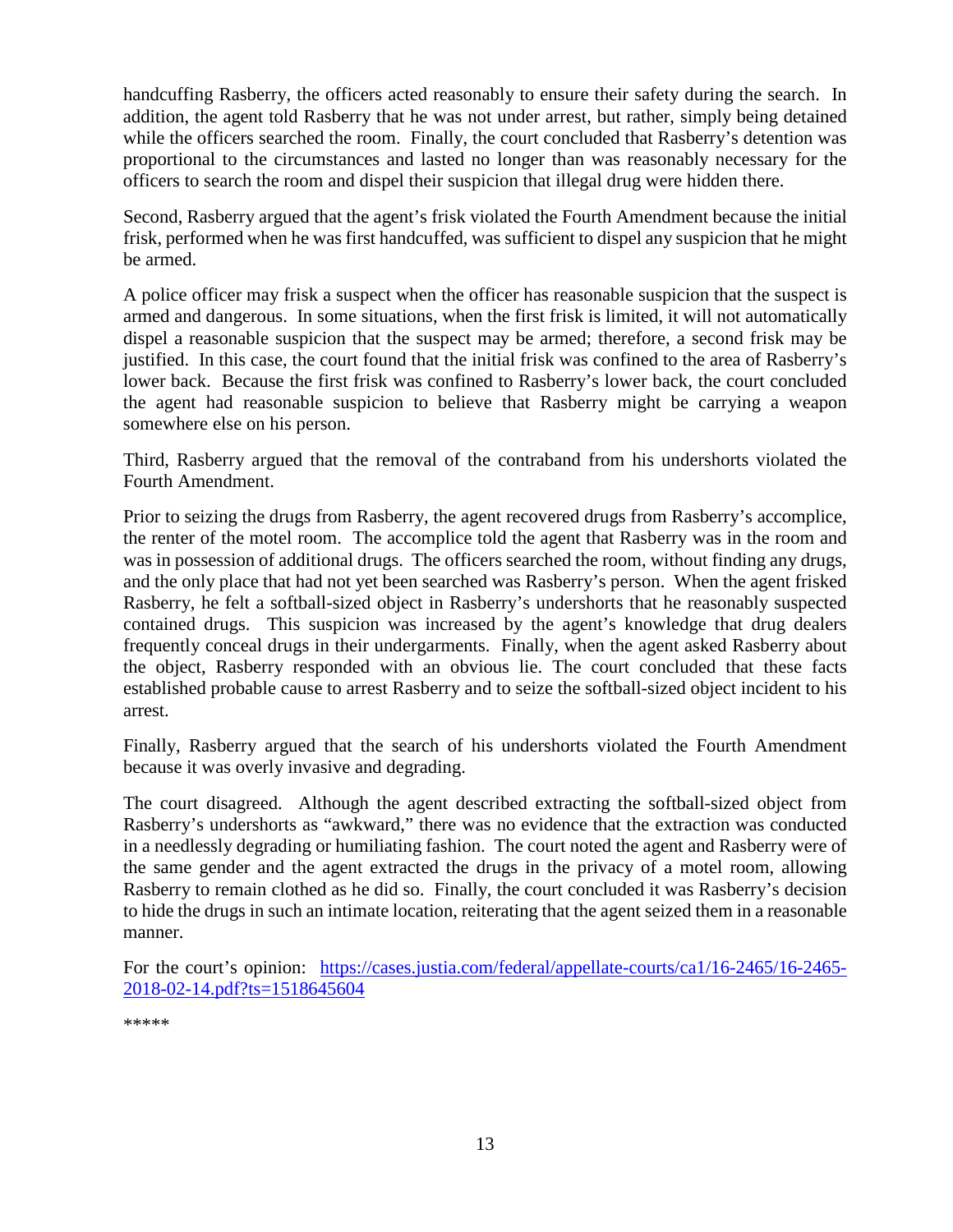### <span id="page-13-0"></span>**Hill v. Walsh, 2018 U.S. App. LEXIS 4814 (1st Cir. MA Feb. 27, 2018)**

Matthew Hill overdosed on drugs, and after a violent struggle with police officers, was transported to the hospital. The next day Matthew's sister filed a petition in state court to civilly commit Matthew as a substance abuser pursuant to Mass. Gen. Law ch. 123, § 35. A state district judge determined that it was necessary to issue a warrant for Matthew's apprehension to enforce the civil commitment petition. The section 35 warrant had in the subject line, "Matthew Hill, 3 Eldridge Street." Directly below, in boldfaced text, it read "CURRENTLY AT MORTON HOSPITAL." Hill's parents lived at the Eldridge Street address.

The section 35 warrant was faxed to the police department. The police department entered 3 Eldridge Street, not Morton Hospital, into the department's dispatch system. A few minutes later, officers were directed to execute the warrant at 3 Eldridge Street. When the officers arrived, they knocked on the front door but received no response. The officers looked into the home through a glass pane on the side of the door and were startled when one of the Hills' dogs lunged against the glass. When the officers looked in the window again, they saw a curtain move and the shadow of a person inside. The officers walked around to the side of the house and discovered an unlocked door. Concerned for their safety because of the dogs inside the house, the officers waited for their chief to arrive. When the chief arrived, he directed the officers to enter the unlocked door and spray a fire extinguisher that he had retrieved from his cruiser to keep the dogs back. The officers entered through the unlocked side door, sprayed the fire extinguisher at the dogs, and conducted a sweep of the house. The officers found no one inside the house. Due to the damage caused by the fire extinguisher, the Hills vacated their home for five days and engaged in extensive cleaning to make it habitable.

The Hills sued the officers under 42 U.S.C. § 1983 claiming that the officers' entry into their house violated the Fourth Amendment.

The court held that the officers were entitled to qualified immunity. The court found that the Supreme Court has never addressed whether a section 35 warrant, or any other warrant to compel attendance at a civil commitment hearing, is sufficient to justify a law enforcement officer's warrantless entry into the home under the emergency aid exception. As a result, the court held that it was not clearly established that the officers' entry violated the Fourth Amendment.

The court went on to clarify that under the emergency aid exception, as outlined by the Supreme Court in [Michigan v. Fisher,](https://supreme.justia.com/cases/federal/us/558/09-91/percuriam.pdf) the government does not need to establish probable cause, but only "an objectively reasonable basis" for believing that a person inside the home is in need of immediate aid, in order to enter the home without a warrant. The court noted that the Fifth and Sixth Circuits have also adopted the "objectively reasonable basis" standard. Under this standard, the court found that given Matthew's history of overdosing and resisting the police, the subject line of the warrant (3 Eldridge Street), and the appearance of a person inside the home, a reasonable officer could have reasonably concluded that his entry was lawful under the emergency aid exception.

For the court's opinion: [https://cases.justia.com/federal/appellate-courts/ca1/17-1669/17-1669-](https://cases.justia.com/federal/appellate-courts/ca1/17-1669/17-1669-2018-02-27.pdf?ts=1519758006) [2018-02-27.pdf?ts=1519758006](https://cases.justia.com/federal/appellate-courts/ca1/17-1669/17-1669-2018-02-27.pdf?ts=1519758006)

\*\*\*\*\*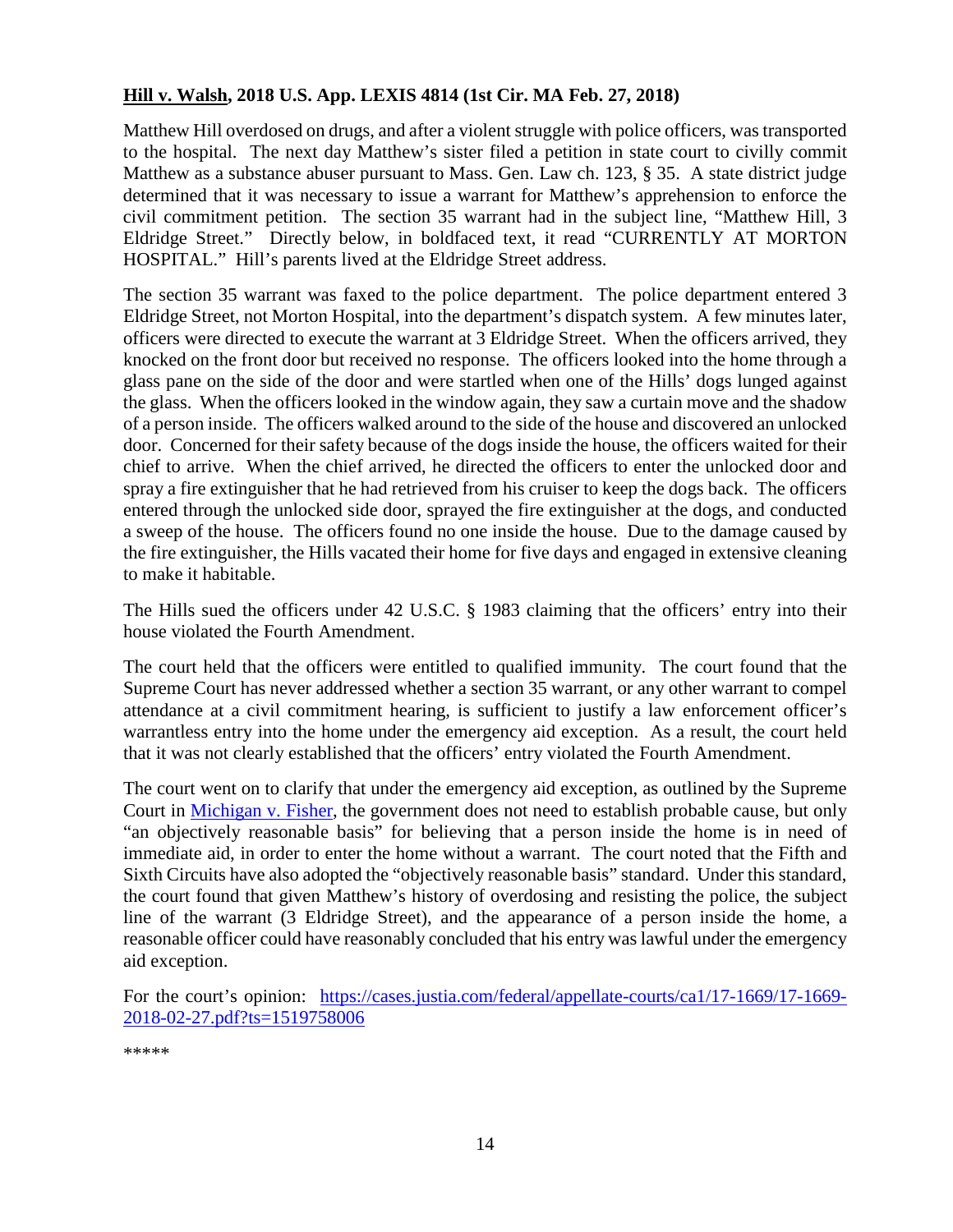# <span id="page-14-0"></span>**Third Circuit**

### <span id="page-14-1"></span>**United States v. Werdene, 2018 U.S. App. LEXIS 4089 (3d Cir. PA Feb. 21, 2018)**

In 2014, the Federal Bureau of Investigation (FBI) began investigating an internet forum named "Playpen" for sharing child pornography hosted on "The Onion Router" (Tor). Tor, along with similar networks, collectively known as the Dark Web, exists to provide anonymity to Internet users by masking user data and hiding information by funneling it through a series of interconnected computers.

In February 2015, the FBI identified and arrested Playpen's administrator, who lived in Florida. The FBI lawfully seized the server, moved it to a government facility in the Eastern District of Virginia, and obtained a wiretap order to monitor communications on it. The FBI then assumed administrative control of Playpen and allowed the website to operate while law enforcement officials tried to identify Playpen's users.

On February 15, 2015, the FBI applied for a warrant in the Eastern District of Virginia to search computers that accessed Playpen by using a Network Investigative Technique (NIT), a form of government-created malware, which allowed the FBI to retrieve identifying information from Playpen users around the world. Whenever a user or administrator logged into Playpen by entering a username and password, the NIT was downloaded onto that person's computer. Once downloaded, the NIT instructed the computers to transmit certain information back to the government. The information sent to the government included the computer's Internet Protocol (IP) address, operating system information, operating system username, and its Media Access Control (MAC) address, which is a unique number assigned to each network modem. Although Playpen was hosted in the Eastern District of Virginia, the warrant explained that, "the NIT may cause [a defendant's] computer--wherever located--to send to a computer controlled by or known to the government, network level messages containing information that may assist in identifying the computer." A United States magistrate judge signed the warrant, and the FBI began collecting the personal data of Playpen users world-wide.

Analysis of the NIT data revealed the IP address of a Playpen user, eventually identified as Werdene, living in Bensalem, Pennsylvania. The FBI obtained a separate search warrant for Werdene's home from a magistrate judge in the Eastern District of Pennsylvania, and agents subsequently discovered child pornography on a DVD and USB drive in Werdene's home.

The government charged Werdene with possession of child pornography. Werdene filed a motion to suppress the evidence seized during the search of his home. Werdene argued that the search warrant authorizing the NIT was invalid because the magistrate judge in the Eastern District of Virginia did not have the authority to issue a warrant to search a computer outside her district.

The Federal Magistrates Act, 28 U.S.C. § 636(a), authorizes federal magistrates to exercise the "powers and duties" conferred by the Rules of Criminal Procedure within their districts. Consequently, § 636(a) creates a jurisdictional limitation because it expressly limits where magistrate judges may exercise their powers. In February 2015, Federal Rule of Criminal Procedure 41(b) provided that a magistrate judge may "issue a warrant to search for and seize a person or property located within the district." Rule 41 (b) also authorized four exceptions to this "territorial restriction," however, none of these exceptions expressly allowed a magistrate judge in one district to authorize the search of a computer in a different district. As a result, the court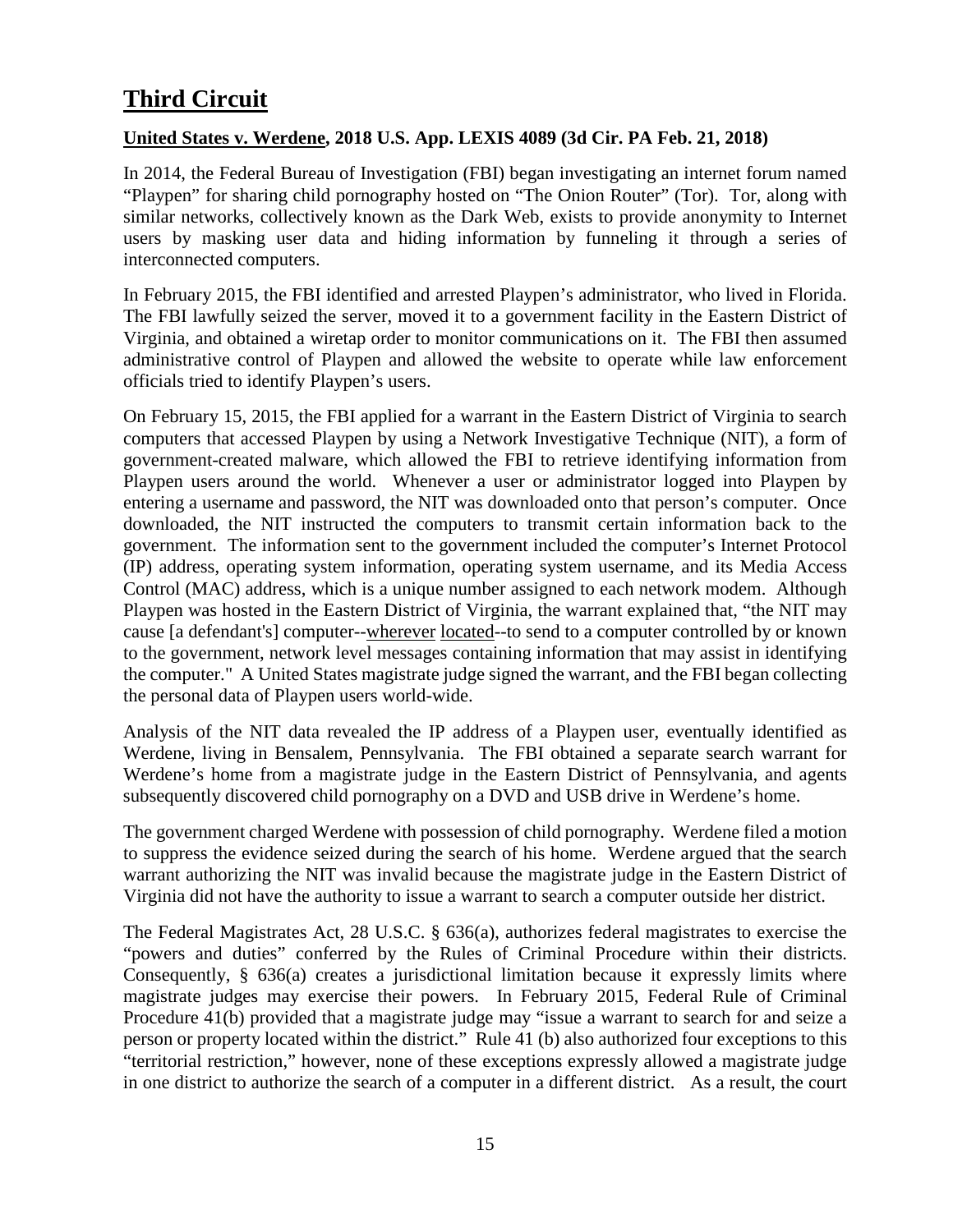held that the NIT warrant was invalid because it violated  $\S$  636(a)'s jurisdictional limitations and it was not authorized by Rule 41(b).

The court further held that the Rule 41(b) violation constituted a violation of the Fourth Amendment, as the deployment of the NIT constituted a search without a warrant.

Even though a Fourth Amendment violation occurred, the court held that the good-faith exception to the exclusionary rule applied and denied Werdene's motion to suppress the child pornography evidence. The court recognized the purpose of the exclusionary rule is to deter government violations of the Fourth Amendment. In this case, the court found that a similar Rule 41(b) violation was unlikely to occur again; therefore, suppression would have no deterrent effect. The court noted that on December 1, 2016, Rule 41(b) was amended to authorize magistrate judges to issue NIT-like warrants to search computers and seize or copy electronically stored information located outside the magistrate judge's district if the district where the computer or information is located has been concealed through technological means. (Fed. Rule Crim. P. 41(b)(6)). The court also commented that the First, Fourth, Eighth, and Tenth Circuits have each applied the goodfaith exception to the NIT warrant issued in this case.

For the court's opinion: [https://cases.justia.com/federal/appellate-courts/ca3/16-3588/16-3588-](https://cases.justia.com/federal/appellate-courts/ca3/16-3588/16-3588-2018-02-21.pdf?ts=1519236007) [2018-02-21.pdf?ts=1519236007](https://cases.justia.com/federal/appellate-courts/ca3/16-3588/16-3588-2018-02-21.pdf?ts=1519236007)

\*\*\*\*\*

## <span id="page-15-0"></span>**Fourth Circuit**

### <span id="page-15-1"></span>**United States v. Cowden, 882 F.3d 464 (4th Cir. WV Feb. 16, 2018)**

A West Virginia state trooper stopped a vehicle for two traffic violations. During the stop, the trooper suspected the driver, Ryan Hamrick was driving under the influence of alcohol and attempted to arrest him. Hamrick resisted and engaged in a physical altercation with the trooper, but was eventually arrested. The trooper transported Hamrick to the Hancock County Sheriff's Office (HCSO) for processing. At the HCSO station, the defendant, a lieutenant with the HCSO, was waiting to process Hamrick upon his arrival. Lt. Cowden learned that Hamrick had resisted arrest and told other officers that, "[Hamrick's] not going to act that way with us, this is our house, play by our rules."

When Hamrick arrived at the station, he was restrained in handcuffs with his hands secured behind his back. Several officers observed Hamrick, who did not offer any resistance and was not threatening the officers either physically or verbally, as he was removed from the vehicle. Lt. Cowden and another officer held Hamrick by the arms and escorted him into the station. Although Hamrick displayed a loud and drunken demeanor, the officers, other than Lt. Cowden did not perceive Hamrick as a threat because he was handcuffed and surrounded by several officers.

Inside the lobby, Hamrick attempted to pull away from Lt. Cowden and the other officer. In response to Hamrick's movement, Lt. Cowden puled Hamrick toward the elevator and threw him against the wall. While Hamrick was facing the wall, still in handcuffs and not resisting the officers, Lt. Cowden pulled Hamrick's head away from the wall and slammed his head and face back into the wall. Lt. Cowden told Hamrick that the HCSO was "our house," and that Hamrick had to "play by our rules."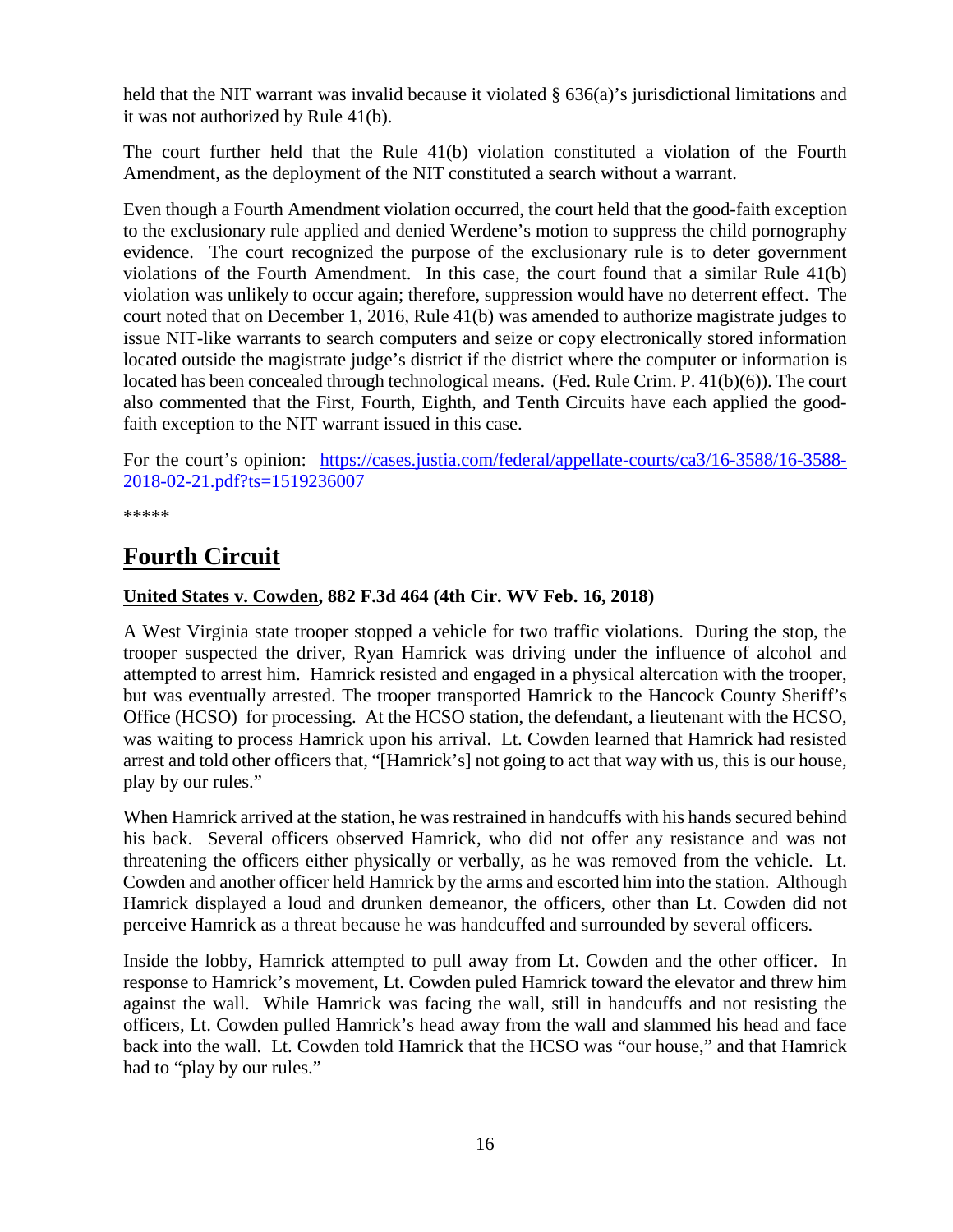After slamming Hamrick's face into the wall, Lt. Cowden moved Hamrick in front of the elevator and struck him in the back of the head with a closed fist. When the elevator doors opened, Lt. Cowden grabbed Hamrick by the throat, knocked him by the head into the corner of the elevator, and yelled at him about resisting law enforcement officers. At this point, another officer intervened and told Lt. Cowden to "back off." By now, Hamrick had a gash above his left eye and a cut above his nose. Hamrick was bleeding from his nose and mouth and there was blood on the floor and walls of the elevator and hallway. Hamrick received medical care at the HCSO station and later received additional care at a local hospital.

The government charged Cowden with, among other offenses, deprivation of rights under color of law, in violation of 18 U.S.C. § 242. The jury convicted Cowden on the § 242 charge and Cowden appealed.

To obtain a conviction for deprivation of rights under color of law in violation of 18 U.S.C. § 242, the government must show that the defendant:

- 1. Willfully,
- 2. Deprived another individual of a constitutional right,
- 3. While acting under the color of law.

Cowden did not challenge that the government established he acted under the color of law or that his actions qualified as excessive force, a constitutional violation under the Fourth Amendment. Instead, Cowden claimed the government failed to establish that he acted "willfully" when he used force against Hamrick.

The court disagreed, concluding the evidence was more than sufficient to support the jury's determination that Cowden acted willfully, as required under § 242. At the time Cowden repeatedly used force against Hamrick, Hamrick was fully restrained in handcuffs in the presence of six other law enforcement officers. Despite Hamrick's loud and intoxicated demeanor, Hamrick was not offering significant resistance or otherwise acting in a threatening manner. Nonetheless, Cowden grabbed Hamrick by the throat, slammed his face into the wall, and punched Hamrick in the back of the head. While engaging in these acts of gratuitous force, Cowden repeated that the HCSO was "our house" and that Hamrick had to play by "our rules," statements Cowden earlier had made in anticipation of Hamrick's arrival at the HCSO station. Finally, several of Cowden's fellow officers who witnessed the events testified that Cowden's actions were neither justified nor reasonable. From this evidence, the court held that the jury could conclude that Cowden, while acting as a law enforcement officer, willfully used unreasonable force against Hamrick.

For the court's opinion: [https://cases.justia.com/federal/appellate-courts/ca4/17-4046/17-4046-](https://cases.justia.com/federal/appellate-courts/ca4/17-4046/17-4046-2018-02-16.pdf?ts=1518809490) [2018-02-16.pdf?ts=1518809490](https://cases.justia.com/federal/appellate-courts/ca4/17-4046/17-4046-2018-02-16.pdf?ts=1518809490)

\*\*\*\*\*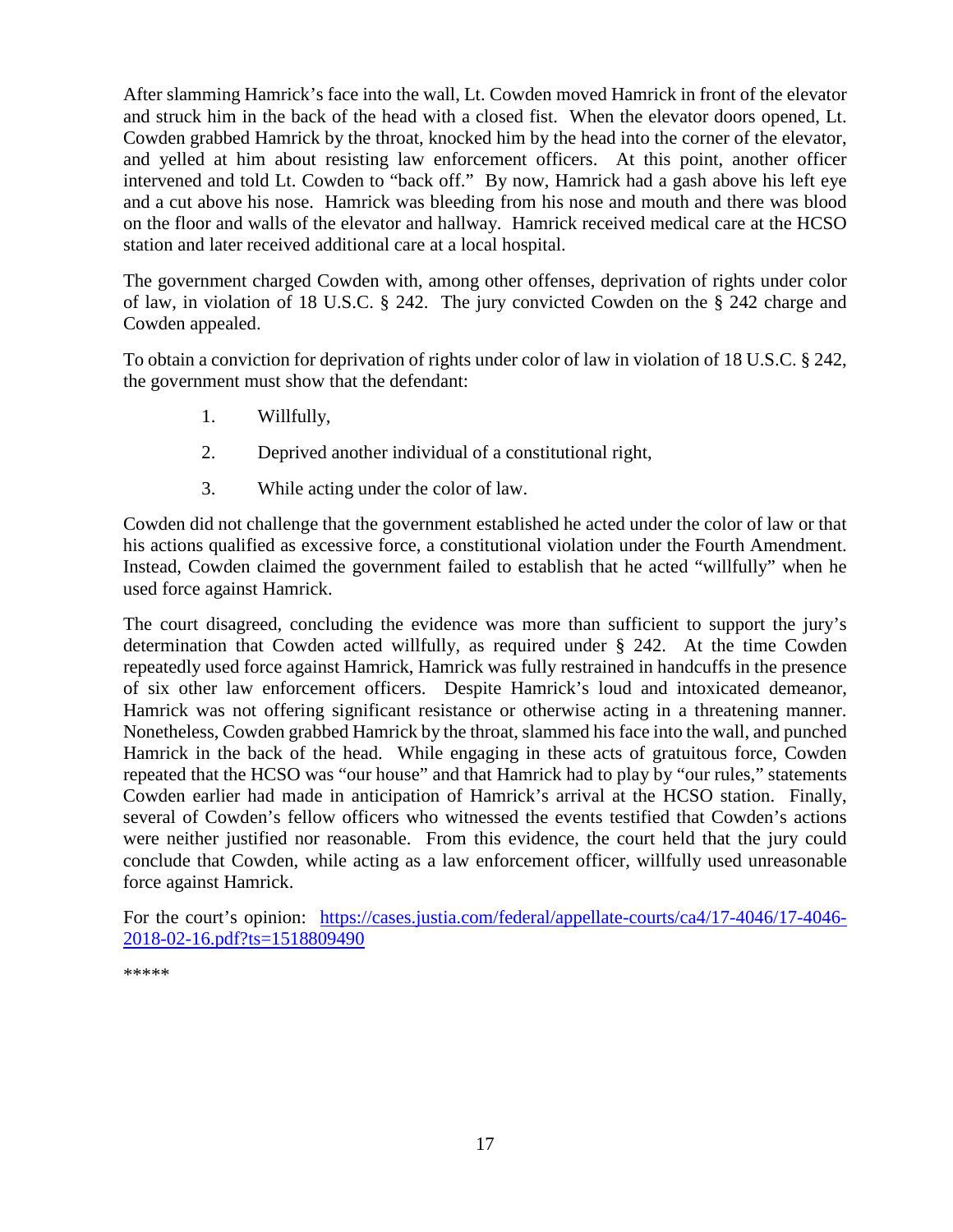# <span id="page-17-0"></span>**Sixth Circuit**

### <span id="page-17-1"></span>**United States v. Castro, 881 F.3d 961 (6th Cir. MI 2018)**

In December 2014, several home invasions robberies occurred in Dallas, Texas. After one of the robberies, police officers arrested Juan Olaya and seized his cell phone. The officers obtained a warrant from a Texas state judge to search Olaya's phone, for among other things, evidence concerning the robberies. An officer reviewed the contents of Olaya's phone by hand and found potentially incriminating evidence on the phone. The officer took screen shots of the evidence and then secured Olaya's phone at an evidence storage facility.

In January 2015, the Texas officers merged their investigation with a federal investigation based in Michigan focused on a multistate criminal enterprise. Later that year, Texas officers transferred Olaya's phone to the Federal Bureau of Investigation for a more detailed analysis. The FBI searched Olaya's phone based on the Texas state court warrant.

In the meantime, Texas officers came to suspect that Chaka Castro had organized the robberies. The officers obtained a warrant to search Castro's two phones from a different Texas state judge. The officers found incriminating evidence about the robberies on both phones.

The government charged Castro and Olaya with violating the Racketeer Influenced and Corrupt Organizations Act (RICO). Castro and Olaya filed motions to suppress the evidence found on their cell phones.

Castro argued that the warrant did not satisfy the Fourth Amendment's particularity requirement. Specifically, Castro claimed that because the warrant authorized searches for evidence of "a crime," it seemingly allowing the police to look at her phone in search of evidence of any crime rather than evidence of the robberies.

The court disagreed. The search warrant affidavit established probable cause that Castro participated in several armed robberies and to that end, the warrants mentioned "violations of Texas Penal Code 29.03 (Aggravated Robbery)." The court concluded that the officer wanted the search to cover all of the robberies listed in the affidavit and his use of a general article ("a") rather than a specific one ("the") served that purpose. The court added that the rest of the language in the warrants reinforced this interpretation.

Olaya claimed that the Texas warrants did not permit federal agents to conduct a full forensic search months after the state officers conducted a cursory search.

The court found that two Fourth Amendment rules applied. The court stated the first rule relates to timing. Officers may conduct a more detailed search of an electronic device after it is lawfully seized as long as their later search does not exceed the probable cause articulated in the original warrant and the device remains secure. The court found in other cases that searches have been found lawful in instances where officers conducted an initial search after seizing a device but waited months or years to conduct a more thorough search. In this case, the court held the federal agents lawfully searched Olaya's previously seized cell phone, which was still secured, as new information established that the phone might contain evidence.

The court stated the second rule applies to federal-state investigations. Federal officers may use a state warrant to conduct a follow-up search of a seized cell phone without obtaining a second warrant as long as the search does not exceed the probable cause articulated in the original warrant.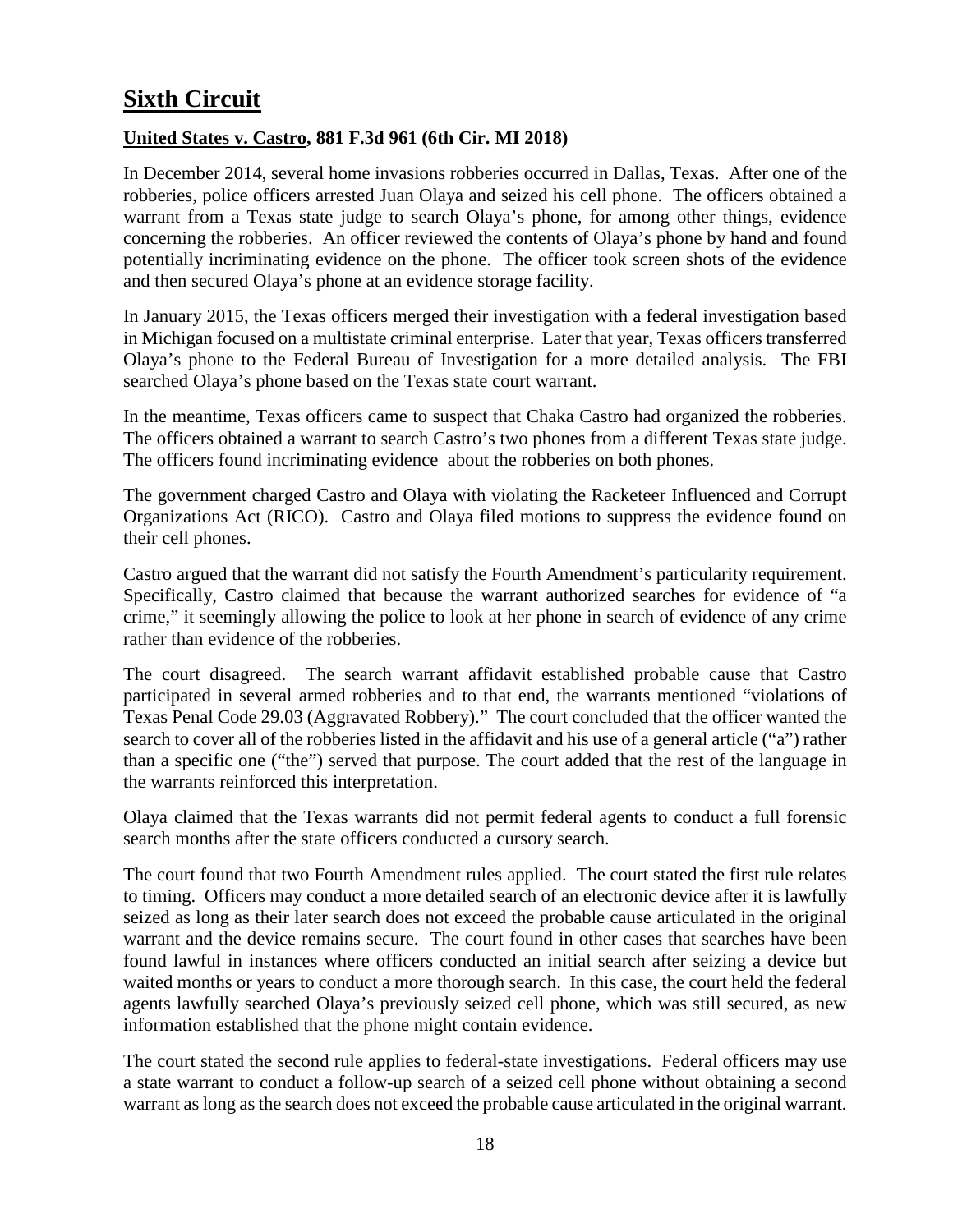In this case, the federal officers were looking for the same evidence that the state warrant targeted because the same evidence showed violations of state and federal law. The court concluded that the second search did not exceed the scope of the warrant, as the state warrant and its incorporated affidavit established probable cause to believe that the phone contained evidence of aggravated robbery.

Finally, Olaya claimed that the end of the state warrant's execution period and the filing of the search warrant return by the state officers prohibited the subsequent forensic search by the FBI.

The court disagreed. The court held that under Texas Code of Criminal Procedure article 18 the return of the warrant does not end an officer's authority to carry out later searches within the warrant's scope.

For the court's opinion: [https://cases.justia.com/federal/appellate-courts/ca6/17-1590/17-1590-](https://cases.justia.com/federal/appellate-courts/ca6/17-1590/17-1590-2018-02-07.pdf?ts=1518033647) [2018-02-07.pdf?ts=1518033647](https://cases.justia.com/federal/appellate-courts/ca6/17-1590/17-1590-2018-02-07.pdf?ts=1518033647)

\*\*\*\*\*

## <span id="page-18-0"></span>**Seventh Circuit**

### <span id="page-18-1"></span>**Avina v. Bohlen, 882 F.3d 674 (7th Cir. WI Feb. 14, 2018)**

Officers Bohlen and Rohde arrested Avina for trespassing. After Avina complied with the officers' request to put his hands behind his back, the officers escorted Avina across the street to their squad car to handcuff him with each officer holding one of his arms. Once at their vehicle, the officers leaned Avina's lower body against the hood, but he remained standing upright. At that point, Officer Bolen took sole control of Avina. Officer Bolen grabbed Avina's right wrist with his right hand, and placed his left hand on Avina's upper arm. Officer Bohlen then moved Avina's right hand "halfway or like a little bit past" halfway up Avina's back. That movement caused Avina's arm to break. Avina immediately told Officer Bohlen he was in pain. Officer Bohlen let go, allowed Avina to sit on the curb, and called for medical attention.

Avina sued the officers under 18 U.S.C. § 1983 for excessive use of force. The district court held that the officers were entitled to qualified immunity and Avina appealed.

The Seventh Circuit Court of Appeals held that Officer Rohde was entitled to qualified immunity. It was undisputed that Officer Rohde's only contact with Avina came as he guided Avina across the street holding one of his arms. Officer Rohde released Avina before his arm was broken, and there was no claim that Avina suffered any other injury as a result of Officer Rohde's actions.

Regarding Officer Bohlen however, the court reversed the district court, holding that he was not entitled to qualified immunity. A claim that a law enforcement officer used excessive force when arresting a suspect is analyzed under the Fourth Amendment's objective reasonableness standard. Although there was a dispute as to exactly how Avina's injury occurred, when viewed in the light most favorable to Avina, the record established that Avina was fully cooperative when Officer Bohlen moved his arm up his back with enough force to break it. The court found those facts did not support the conclusion that Officer Bohlen was placing Avina in handcuffs in an objectively reasonable manner. The court added that the regularity with which officers place individuals in handcuffs without incident raises at least an inference that this situation involved something more. Consequently, the court found that a reasonable jury could believe Avina's version of the facts and conclude that Officer Bohlen used an unreasonable amount of force while handcuffing him.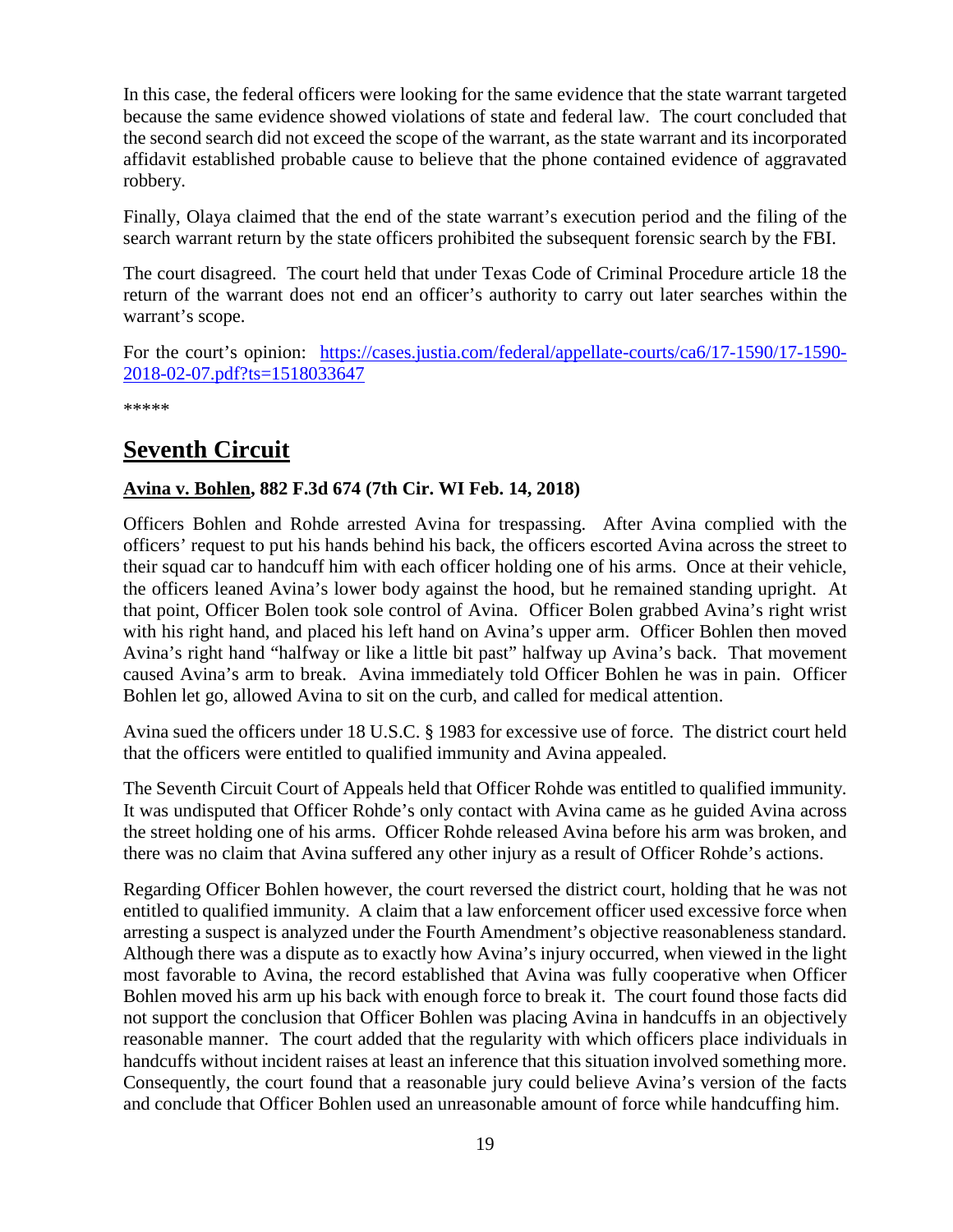For the court's opinion: [https://cases.justia.com/federal/appellate-courts/ca7/17-1902/17-1902-](https://cases.justia.com/federal/appellate-courts/ca7/17-1902/17-1902-2018-02-14.pdf?ts=1518645640) [2018-02-14.pdf?ts=1518645640](https://cases.justia.com/federal/appellate-courts/ca7/17-1902/17-1902-2018-02-14.pdf?ts=1518645640)

\*\*\*\*\*

### <span id="page-19-0"></span>**Horton v. Pobjecky, 2018 U.S. App. LEXIS 4885 (7th Cir. IL Feb. 27, 2018)**

Late on a Saturday evening in 2011, Frank Pobjecky, an unarmed off-duty police officer, was in a pizzeria waiting for his order. Pobjecky, who was the only customer, was in the break area with Vincenzo Tarara, the restaurant manager, when four young men entered the front door of the restaurant. One of the men, Lamar Coates, held a revolver. Coates and Brandon Sago entered the break room while Desmond Bellmon went around the counter toward the cash register. The fourth man, Michael Sago, acting as a lookout, stood in the entrance holding the front door open. All four men wore sweatshirts with hoods up.

Coates pointed his gun at Tarara and demanded money. Tarara told Coates to get out of his restaurant, slammed Coates against a cooler, and reached for Coates' gun. While Tarara and Coates struggled for control of Coates gun, Pobjecky, who knew that Tarara carried a concealed handgun on his hip under his shirt, grabbed Tarara's gun. Brandon and Bellmon then joined the struggle while Michael, who initially remained by the door for a few seconds, approached the break area. Pobjecky gained possession of Tarara's gun, and Tarara won the struggle for Coates' gun. With Tarara's gun, Pobjecky engaged each suspect as they moved around the restaurant. Pobjecky shot Coates, Brandon, and Bellmon wounding them. Pobjecky shot Michael three times in the lower back from behind as Michael crawled away from Pobjecky and toward the door. The entire encounter lasted about 36 seconds from the time the men entered the restaurant to the moment Pobjecky shot Michael the third time as he crawled out the front door.

After Coates, Brandon, and Bellmon fled, and Michael crawled out of the restaurant where he remained prostrate on the sidewalk, Pobjecky locked the front door and told Tarara to call 911. Tarara tried but had trouble getting through, so another employee called 911, approximately 7 minutes after Pobjecky shot Michael. Paramedics arrived 4 minutes later, or 11 minutes after Pobjecky shot Michael. Michael died shortly thereafter.

Afterward, among other facts, it was determined that: Coates was the only assailant to bring a gun into the pizzeria. Pobjecky fired the only shots in the pizzeria that night. Pobjecky shot all four assailants in the back parts of their bodies. Pobjecky never identified himself as a police officer or gave any verbal warnings or commands before shooting. Tarara had Coates' gun during much of the incident but never fired it.

James Horton, representing Michael's estate, sued Pobjecky and others on a variety of federal and state claims. Among his claims, Horton alleged that Pobjecky used excessive force against Michael in violation of 42 U.S.C. § 1983.

The district court held that Pobjecky was entitled to qualified immunity and Horton appealed.

The Seventh Circuit Court of Appeals agreed. The court stated that the relevant question was "whether Pobjecky reasonably believed Michael posed a threat of death or serious bodily injury based on the information Pobjecky had during the robbery." First, the incident lasted only about 45 seconds from the moment the first assailant entered the pizzeria to the moment Pobjecky locked the front door. Second, Pobjecky had limited time to react to four assailants attempting to commit an armed robbery. Third, Pobjecky had to react to Tarara and Coates struggling over Coates' gun.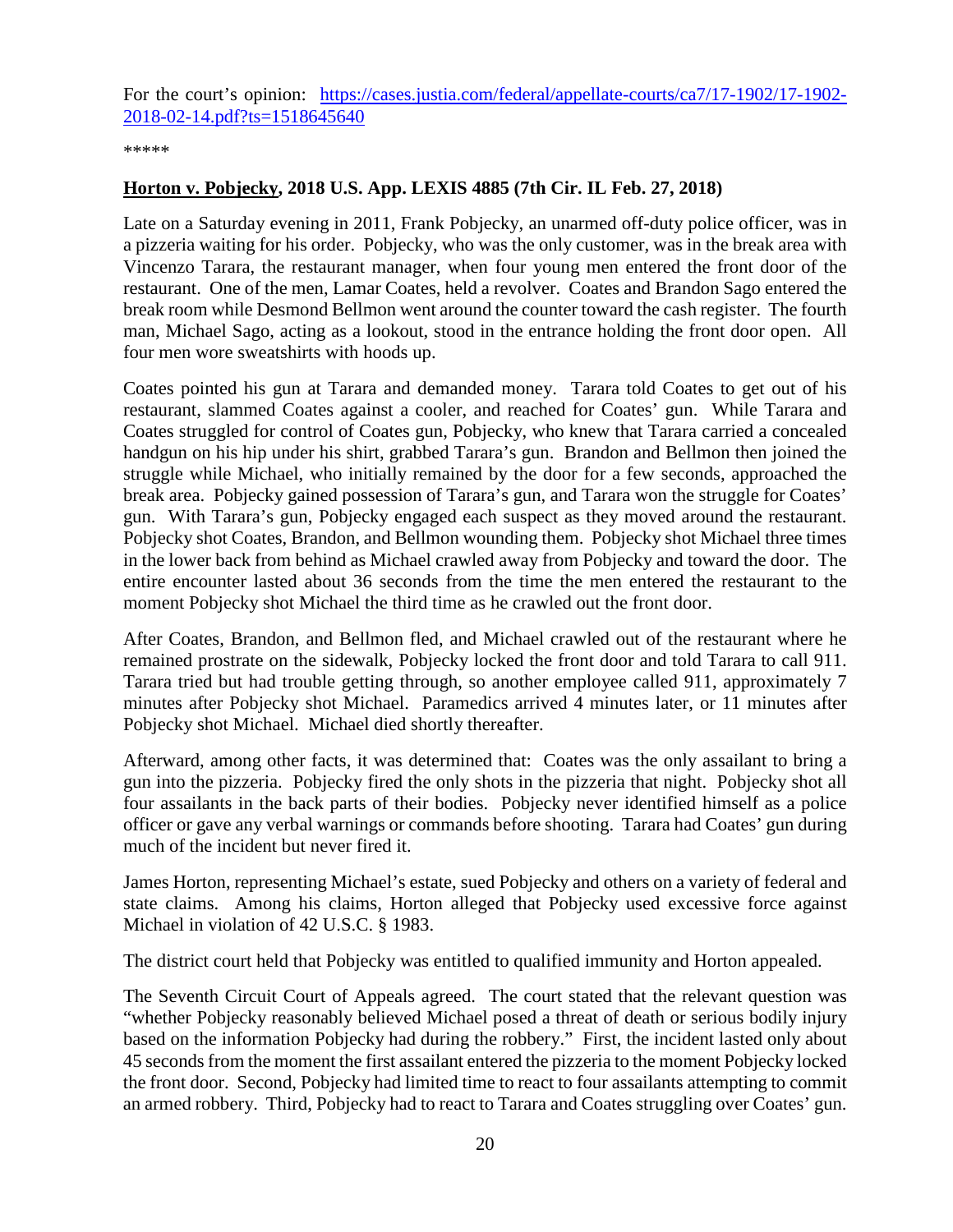Fourth, after Coates threatened Tarara with a gun, it was reasonable for Pobjecky to assume that the other three assailants, including Michael, were armed, as all of the men wore sweatshirts, which allowed easy concealment of a gun. The court held that as long as the assailants were moving inside the pizzeria, they posed a threat. The court further held that even when considering the facts in the light most favorable to Horton, no reasonable jury could find Pobjecky's belief that Michael was armed to be unreasonable. The court noted that it could not consider the fact that it turned out Michael was unarmed because Pobjecky did not know that, and had no reasonable way to know that, at the time. Finally, given the desperate circumstances Pobjecky faced, and the limited time he had, the court held that no reasonable juror could conclude that he should have stopped to identify himself as a police officer or warn the assailants before shooting them to defend himself and others.

Horton also claimed that Pobjecky failed to provide medical care to Michael in violation of 42 U.S.C. § 1983.

The court disagreed. The court found that after exhausting his ammunition and neutralizing the assailants at least temporarily, Pobjecky locked the front door. Pobjecky did not know whether the assailants were regrouping outside or gathering reinforcements. The court held that it was objectively reasonable for Pobjecky to direct Tarara to call 911. Pobjecky also called a dispatcher on his direct line. The court stated, "The law does not require, and Horton cannot expect, Pobjecky to do anything more. It was objectively reasonable for Pobjecky to stay inside the locked pizzeria awaiting help. It is objectively unreasonable to demand him to venture into the night with an empty gun, risking further onslaught, braving the hazards Michael and the other assailants created, to administer treatment to Michael."

For the court's opinion: [https://cases.justia.com/federal/appellate-courts/ca7/17-1757/17-1757-](https://cases.justia.com/federal/appellate-courts/ca7/17-1757/17-1757-2018-02-27.pdf?ts=1519770627) [2018-02-27.pdf?ts=1519770627](https://cases.justia.com/federal/appellate-courts/ca7/17-1757/17-1757-2018-02-27.pdf?ts=1519770627)

\*\*\*\*\*

# <span id="page-20-0"></span>**Eighth Circuit**

### <span id="page-20-1"></span>**United States v. Thompson, 881 F.3d 629 (8th Cir. SD 2018)**

The Sioux Falls Police Department received an anonymous tip that Thompson was selling controlled substances. While conducting surveillance of Thompson's residence, officers saw a garbage container in the driveway, located between the garage door and the pedestrian door entrance to the garage. The officers contacted Thompson's garbage collection service to conduct a controlled trash pull. On a regularly-scheduled day of collection, officers watched the garbage collector retrieve Thompson's garbage container from its location in Thompson's driveway by the garage door and dump its contents into an empty collection area of the truck. Officers then retrieved the trash from the truck and searched it, finding several drug-related items. The officers conducted a similar trash pull the following week, which revealed additional drug-related items and a receipt for a storage unit.

Based on these trash pulls, as well as information from an informant, officers obtained a search warrant for Thompson's residence where they found methamphetamine, drug paraphernalia, and cash. The officers also obtained a warrant to search Thompson's storage unit where they discovered methamphetamine and cash.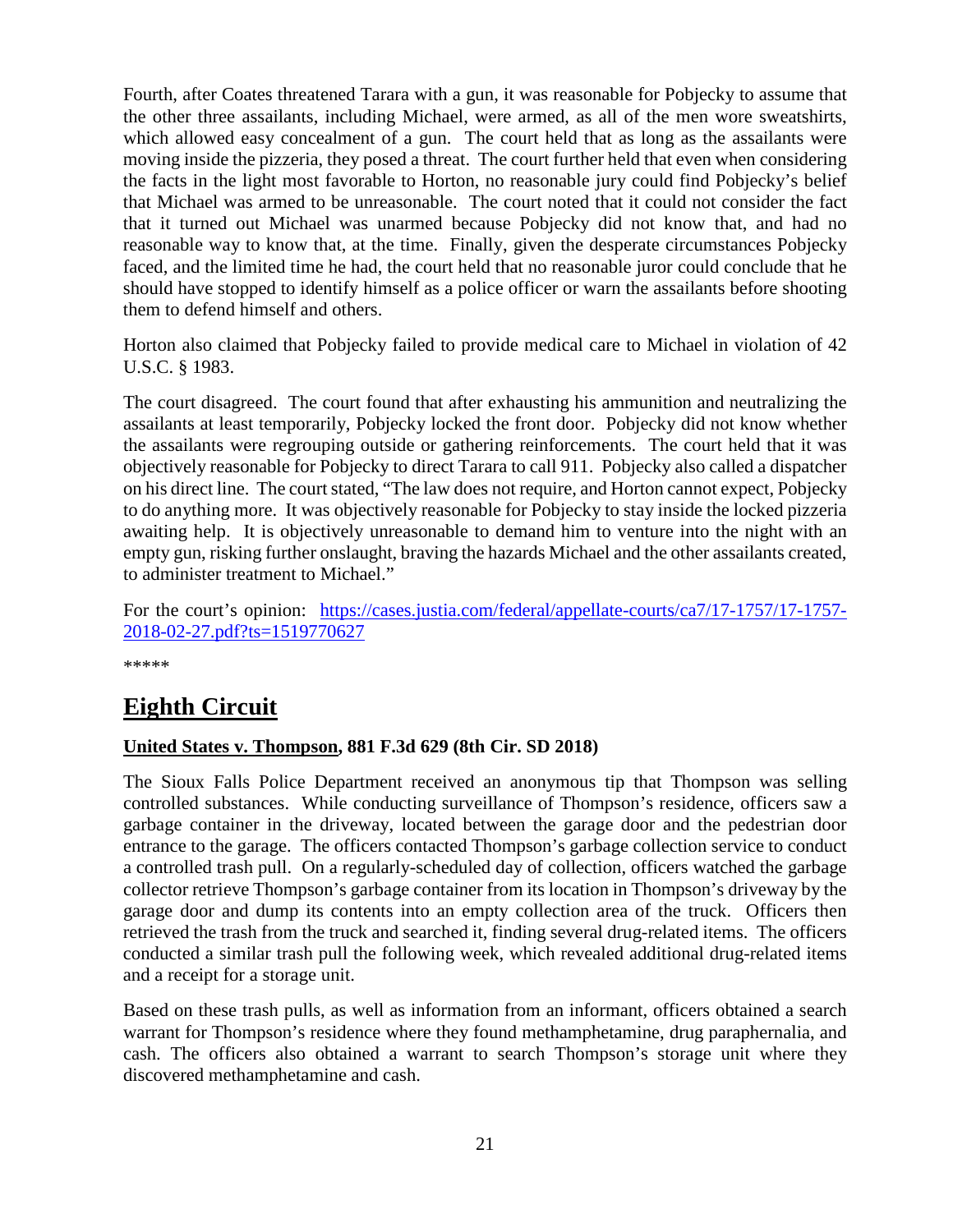The government charged Thompson with possession with intent to distribute a controlled substance.

Thompson filed a motion to suppress all evidence obtained during the searches, claiming the warrants were based on unconstitutional trash pulls. Specifically, Thompson argued that because the trash was left in a container next to his garage, rather than on a street curb, the trash was within the curtilage of the home; therefore, he retained a reasonable expectation of privacy in it.

In [California v. Greenwood,](https://supreme.justia.com/cases/federal/us/486/35/case.html) the United States Supreme Court held, "A warrantless search of an individual's trash violates the Fourth Amendment only where the individual has a 'subjective expectation of privacy in [the] garbage that society accepts as objectively reasonable.'" The Court added, "It is well established that there is no reasonable expectation of privacy in trash left for collection in an area accessible to the public."

Even if the trash was within the curtilage of Thompson's home, the Eighth Circuit Court of Appeals stated, "the proper focus under Greenwood [remains] whether the garbage was readily accessible to the public so as to render any expectation of privacy objectively unreasonable." Against this standard, the court found that Thompson's trash was placed in a location from which the garbage collectors regularly collected it at the regularly-scheduled time of collection, suggesting that Thompson placed it there "for the express purpose of having strangers take it." Based on these facts, the court held that Thompson had no objectively reasonable expectation of privacy in the trash.

For the court's opinion: [https://cases.justia.com/federal/appellate-courts/ca8/16-4091/16-4091-](https://cases.justia.com/federal/appellate-courts/ca8/16-4091/16-4091-2018-02-02.pdf?ts=1517589042) [2018-02-02.pdf?ts=1517589042](https://cases.justia.com/federal/appellate-courts/ca8/16-4091/16-4091-2018-02-02.pdf?ts=1517589042)

\*\*\*\*\*

### <span id="page-21-0"></span>**United States v. Waters, 2018 U.S. App. LEXIS 4972 (8th Cir. MO Feb. 28, 2018)**

Police officers obtained information that Waters, a known drug dealer with outstanding warrants for his arrest, was living at a residence with his fiancé. The officers went to Water's residence to arrest him. While conducting surveillance, officers detained Waters' fiancé after she exited the residence and got into a vehicle twenty to thirty yards away. The fiancé told the officers that Waters was alone inside the residence. The fiancé called Waters on the phone and asked him to come outside and surrender to the police. During this time, officers saw window blinds move on the second floor of the residence. Approximately thirty seconds later, officers saw window blinds move on the first floor of the residence.

The officers knocked, announced their presence, and instructed Waters to come outside. After the officers did not receive a response, they forcibly breached the back door, which opened into a utility room. Officers moved through the utility room and into the kitchen where they heard Waters announce that he was "coming down," presumably from the second floor. The stairway was not visible from the kitchen. The officers encountered Waters in the living room, which was adjacent to the kitchen. The officers arrested Waters in the kitchen where he was handcuffed and searched for weapons.

After Waters was removed from the residence, the officers conducted a protective sweep of the first floor. In the living room, officers saw marijuana and drug paraphernalia in plain view as well as a large couch situated against a wall. The couch was flanked by two end tables approximately one foot away and the bottom of the couch was approximately two inches off the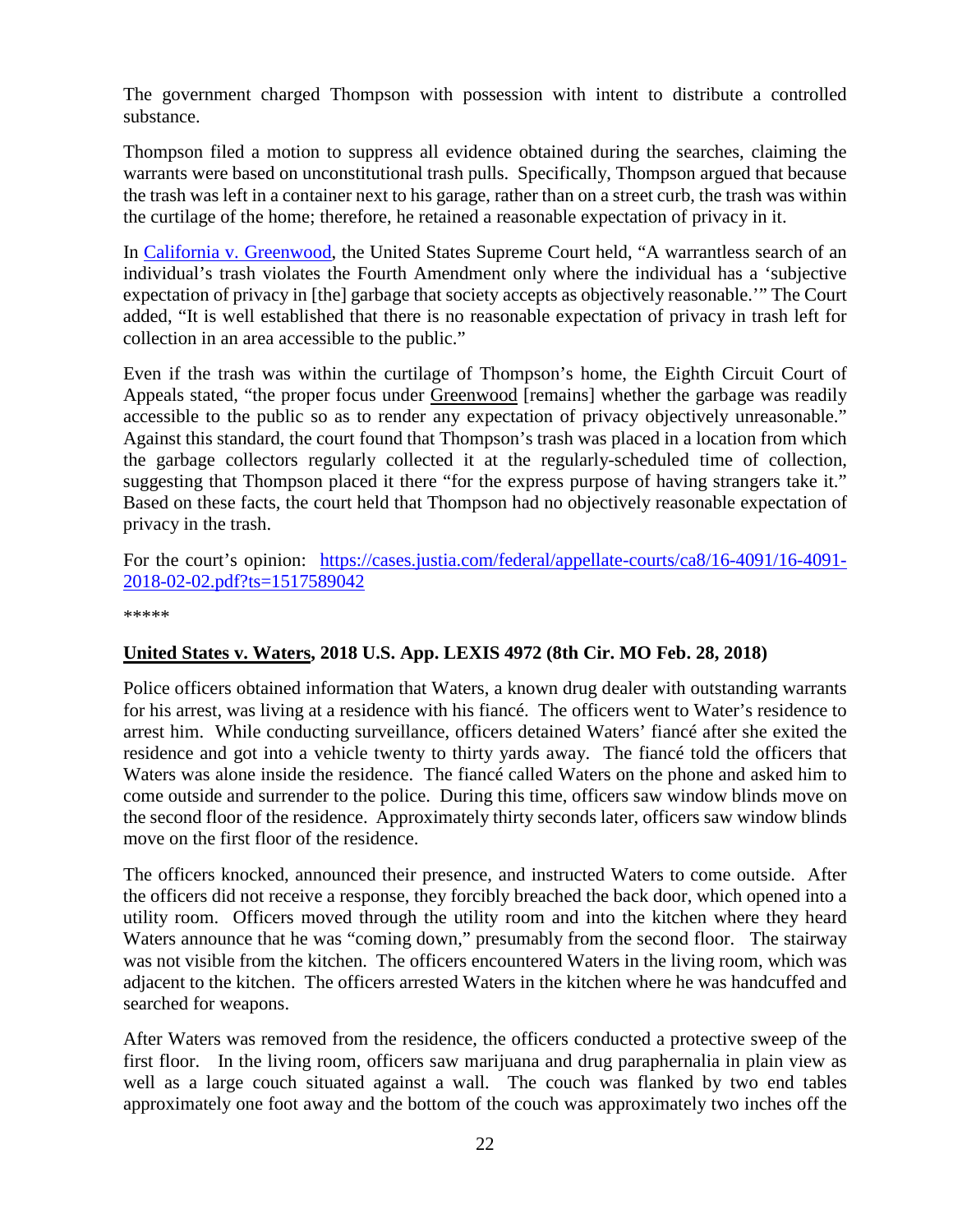floor. One of the officers bumped the couch with his hip to determine its weight. The force slid the couch on the tile floor. The officer then pushed one side of the couch away from the wall to see if anyone was hiding behind or inside it. The officer saw part of a firearm on the floor underneath the couch approximately one tile square away from the wall.

The government charged Waters with being a felon in possession of a firearm.

Waters filed a motion to suppress the evidence seized from his residence, arguing that the protective sweep violated the Fourth Amendment because the officers immediately arrested him and removed him from the premises before they conducted the sweep.

The court disagreed, stating that it has found protective sweeps to be lawful in situations where officers apprehended a suspect and removed him from the immediate area of the arrest before the sweep occurred.

Waters also argued that the officers did not have reasonable suspicion to believe the residence contained another person who posed a threat to their safety.

Again, the court disagreed. Here, the officers saw window blinds move in both an upstairs and downstairs window within a short period. Because Waters was descending the stairs when the officers entered the residence, it was reasonable for them to conclude that Waters was not the person who moved the downstairs blind. In addition, the officers announced their presence multiple times before they breached the door, which provided anyone inside the residence ample time to hide before the officers entered. The court further added that it has recognized the association between drug offenses and violence in protective sweeps of residences of known drug traffickers. In this case, the officers knew that Waters was a drug dealer and they saw marijuana and drug paraphernalia in plain view in the living room. Based on these facts, the court concluded it was reasonable for the officers to believe that there might be another person in the residence.

The court stated that because it affirmed the district court's denial of Waters' motion to suppress on the grounds above, it did not address the government's argument that the officers did not need to establish reasonable suspicion that the residence contained a person who posed a threat to their safety before they could lawfully conduct a protective sweep. The government had argued that incident to Waters' arrest, the officers could look in closets or other spaces "immediately adjoining the place of arrest from which an attack could be immediately launched" without probable cause or reasonable suspicion.

Finally, Waters argued that it was unreasonable for the officer to reasonably believe that the couch contained an individual; therefore, the officer violated the Fourth Amendment by moving it.

The officer testified that he had been involved in hundreds of arrests and received formal training on protective sweeps. The officer stated he had learned to check any place that a person could hide, including closets, behind doors, and inside and behind furniture. The officer further stated that when he bumped the couch with his hip it moved easily on the tile floor, suggesting that someone could have moved the couch to hide. Another officer testified that he had been involved in hundreds of arrests and was familiar with protective sweeps. The officer added that police had found individuals in refrigerators, stairwells, under beds, between mattresses, and in one instance, inside a couch where a folded mattress should be. The court agreed with the district court which specifically found that the couch was large enough that an individual could hide behind or inside it; therefore, it was reasonable for the officer to move it. The court added that the Ninth Circuit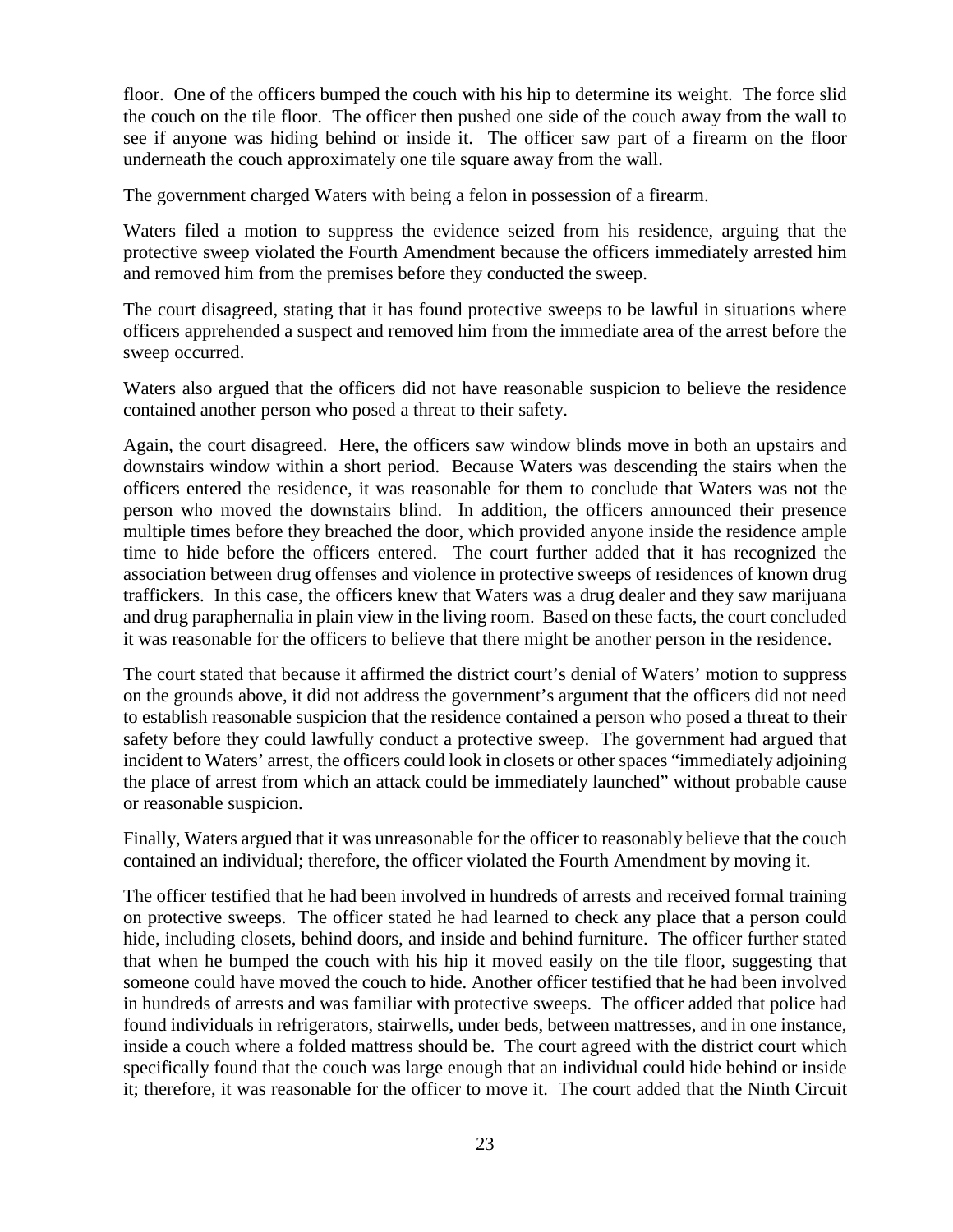has also recognized the reasonableness of an officer's belief that a couch could conceal an individual.

For the court's opinion: [https://cases.justia.com/federal/appellate-courts/ca8/17-1423/17-1423-](https://cases.justia.com/federal/appellate-courts/ca8/17-1423/17-1423-2018-02-28.pdf?ts=1519835440) [2018-02-28.pdf?ts=1519835440](https://cases.justia.com/federal/appellate-courts/ca8/17-1423/17-1423-2018-02-28.pdf?ts=1519835440)

\*\*\*\*\*

### <span id="page-23-0"></span>**United States v. Collins, 2018 U.S. App. LEXIS 4975 (8th Cir. MO Feb. 28, 2018)**

At 3:30 a.m., police officers were conducting surveillance of a residence where an undercover officer had previously purchased drugs. The officers had been told that the person who lived at the residence drove a white motorcycle and sold drugs out of his garage during the late evening and early morning hours. On previous surveillance operations, and on this one, the officers had observed heavy vehicle, bicycle, and foot traffic in and out of the garage. This traffic primarily consisted of brief visits occurring in the late evening and early morning hours.

At approximately 4:30 a.m., the officers saw a car pull into the driveway. The white motorcycle was also parked in the driveway. An unknown white male, later identified as Collins, exited the car and went into the garage. Approximately ten to fifteen minutes later, Collins came out of the garage, got into the car, and drove away. The officers followed Collins for a short distance then conducted a traffic stop. After the officers ordered Collins and his passenger out of the car, they saw a magazine with live ammunition in plain view on the driver's seat. The officers searched the car and found a loaded firearm in the glovebox.

The government charged Collins with being a felon in possession of a firearm.

Collins filed a motion to suppress the evidence seized from his car. Collins argued that the officers did not have reasonable suspicion that he was involved in criminal activity; therefore, the officers were not justified in stopping him.

The court disagreed. First, the officers saw Collins enter a garage, where they knew drug had been sold, and emerge from the garage a short time later. Second, the incident occurred at approximately 4:30 a.m., and the white motorcycle was in the driveway, indicating that the person who sold the drugs was home. Third, the officers had observed a high volume of traffic at the garage, primarily during the late evening and early morning hours in the month prior to the stop. Based on these facts, the court concluded that the officers had reasonable suspicion to believe that Collins was engaged in criminal activity which justified stopping him.

For the court's opinion: [https://cases.justia.com/federal/appellate-courts/ca8/17-2246/17-2246-](https://cases.justia.com/federal/appellate-courts/ca8/17-2246/17-2246-2018-02-28.pdf?ts=1519835442) [2018-02-28.pdf?ts=1519835442](https://cases.justia.com/federal/appellate-courts/ca8/17-2246/17-2246-2018-02-28.pdf?ts=1519835442)

\*\*\*\*\*

# <span id="page-23-1"></span>**Ninth Circuit**

### <span id="page-23-2"></span>**Bonivert v. City of Clarkston, 2018 U.S. App. LEXIS 4625 (9th Cir. WA Feb. 26, 2018)**

Sergeant Combs and Officer Purcell of the City of Clarkston Police Department were dispatched to a domestic dispute at Ryan Bonivert's house. When the officers arrived, they encountered five people standing in front of the house. Officer Purcell interviewed Bonivert's girlfriend, Jessie Ausman, and two other women. The women told Officer Purcell that Bonivert and Ausman had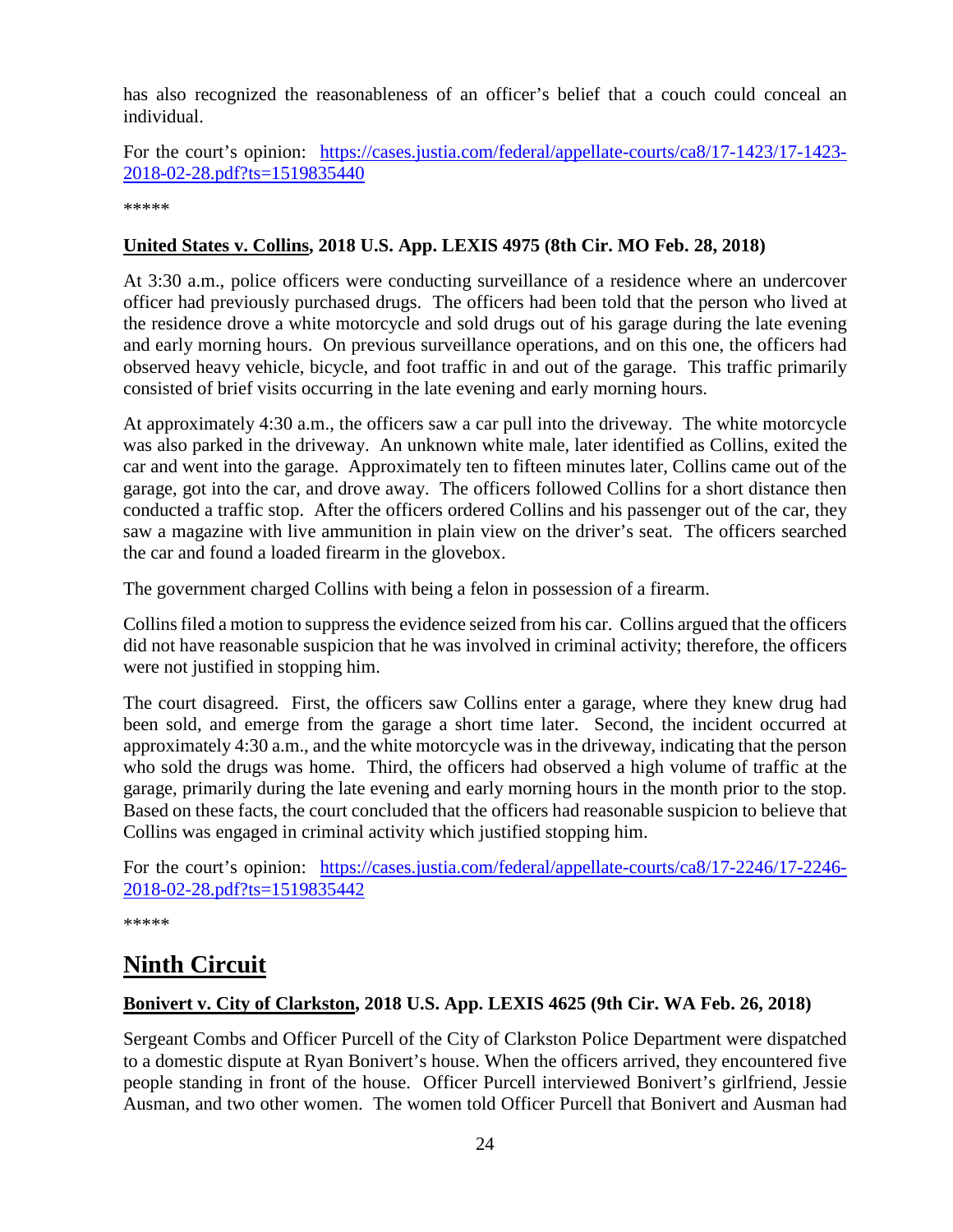gotten into an argument about their relationship. When Ausman told Bonivert that she was leaving with the couple's two-year old daughter, Bonivert became angry. The woman stated that Bonivert grabbed Ausman and threw her to the ground. In the meantime, Sergeant Combs interviewed the two men who were present. They told Sergeant Combs that Bonivert and Ausman had argued, but denied that Bonivert had grabbed or thrown Ausman to the ground. Bonivert remained inside the house while the officers interviewed the witnesses outside.

After discussing the discrepancies in the witnesses' statements, the officers decided to speak to Bonivert. The officers knocked on the front and back doors of the house which were locked, but received no response. When Sergeant Combs approached a side door, Bonivert engaged the deadbolt lock from the inside and refused to answer when Sergeant Combs called out to him.

The officers went back to the front of the house and spoke to Ausman again. In response to their questions, Ausman told the officers there were no weapons inside the house and that she did not believe Bonivert was a danger to himself. At this point, Sergeant Combs decided that he needed to assess Bonivert's condition, claiming he was concerned by the fact that Bonivert was not talking to the officers. Ausman, who had been living in Bonivert's home for two years, gave Sergeant Combs permission to enter the house. Sergeant Combs and Officer Purcell then requested assistance from the county sheriff's office. The officers also radioed a "Code 4" message to the County, which meant that there was no immediate danger at their location and that "no one was being injured."

When two deputies arrived, the four officers collectively developed a plan to enter Bonivert's house. Before the officers entered, they directed a flashlight through the windows and saw Bonivert retreat toward the back of the house. Sergeant Combs then went to the back door, broke a window pane, reached through the opening, and unlocked the door. Before the officers could enter, Bonivert opened the door and began shouting that the officers were going to pay for the damage to the window. At this point, the parties disputed whether Bonivert advanced toward the officers or remained at the door; however, Sergeant Combs and one of the deputies deployed their tasers in dart-mode at Bonivert. In response, Bonivert brushed off the darts, cursed at the officers, and attempted to close the door. Before Bonivert could completely close the door, Sergeant Combs shoved the door open with enough force to throw Bonivert to the other side of the room, and the officers entered the house. Once inside Bonivert's house, one of the deputies tackled Bonivert to the ground while Sergeant Combs deployed his taser against him three times in drivestun mode. After Bonivert was handcuffed, Sergeant Combs deployed his taser one more time in drive-stun mode. The officers arrested Bonivert for assaulting an officer, resisting arrest, and domestic violence assault in the fourth degree.

Bonivert sued the City and the four officers under 42 U.S.C. § 1983 claiming the officers violated the Fourth Amendment by entering his house without a warrant and by using excessive force against him. The officers filed a motion for summary judgment based on qualified immunity which was granted by the district court. Bonivert appealed. The officers maintained that their warrantless entry into Bonivert's house was justified by three exceptions to the Fourth Amendment's warrant requirement: consent, emergency aid, and exigent circumstances.

The consent exception usually allows warrantless entry into a home when officers have obtained consent to enter from a third party who had common authority over the premises. However, in [Georgia v. Randolph,](https://supreme.justia.com/cases/federal/us/547/04-1067/index.pdf) the Supreme Court held that an occupant's consent to a warrantless search of a residence is unreasonable as to a co-occupant who is physically present and objects to the search. Although Randolph involved the warrantless search for evidence, the court found no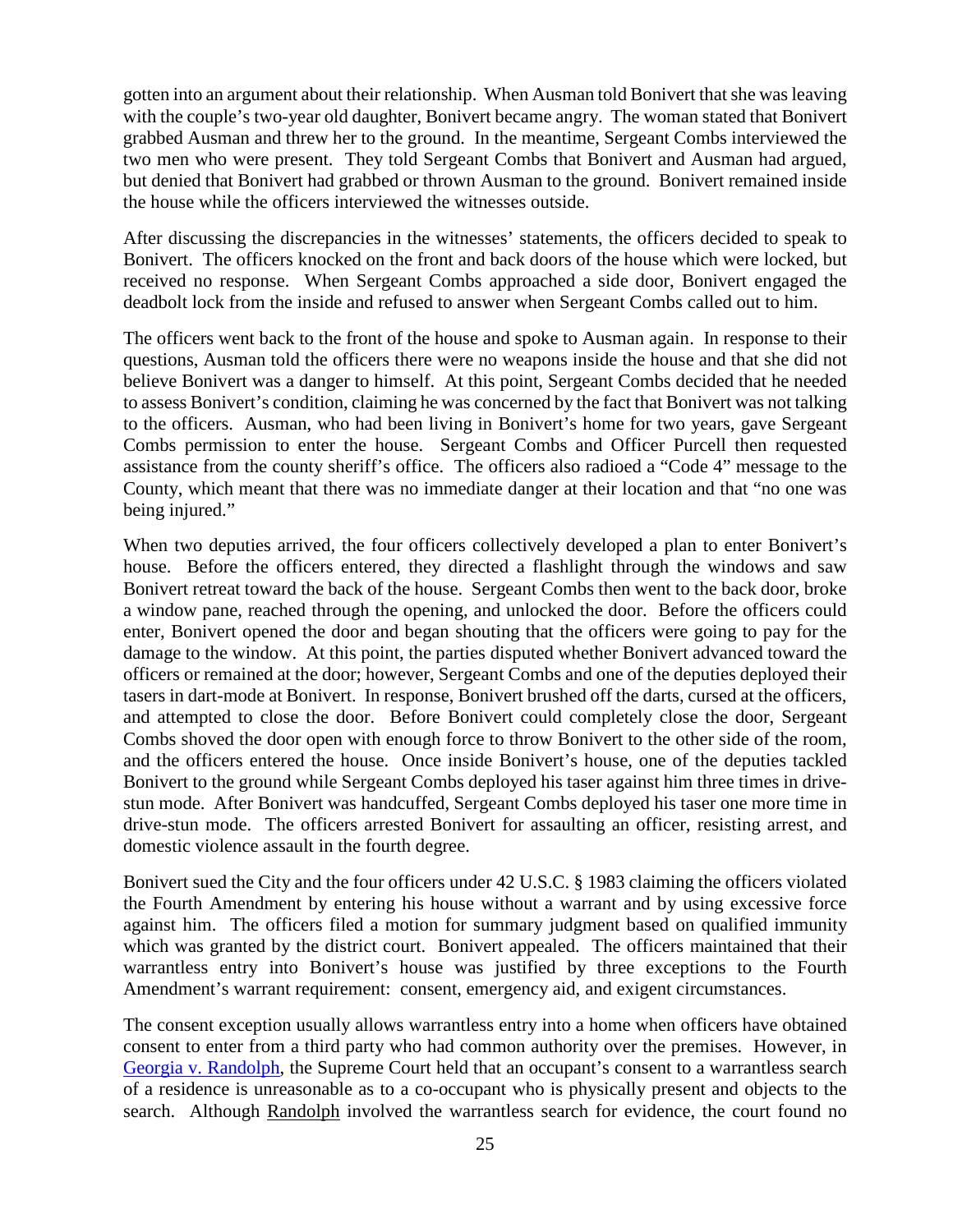distinction, for Fourth Amendment purposes, between a warrantless "entry" and a warrantless "search," as both intrusions involve entry into an individual's home. Applying Randolph, the court held that the consent exception did not justify the officers' entry into Bonivert's home. Even though the officers obtained Ausman's consent, Bonivert was physically present inside and expressly refused to allow the officers to enter the house. Specifically, Bonivert locked the side door and then he attempted to close the back door on Officer Combs after he tased Bonivert in dart-mode.

The emergency aid exception allows law enforcement officers to "enter a home without a warrant to render emergency assistance to an injured occupant or to protect an occupant from imminent injury." An entry under the emergency aid exception is reasonable under the Fourth Amendment when the officers have an objectively reasonable basis to believe that an injury has actually occurred or is imminent.

In this case, the court held that there were no circumstances pointing to an actual or imminent injury to anyone inside Bonivert's home. By the time the officers arrived, Ausman and the child were safely outside, surrounded by four other adults. While the officers were speaking to the witnesses and then afterward when they walked around Bonivert's house, there was no noise coming from inside the house. In addition, Ausman told the officers there were no weapons in the house and that Bonivert did not pose a threat to himself. Ausman's statements were confirmed when one of the officers looked into the house through a window and saw Bonivert inside with no visible injuries or weapons. Finally, the officers stated that they sent a "Code 4" message to the deputies before they arrived which indicated there was no immediate danger or threat of danger at Bonivert's residence. While recognizing the volatile nature of domestic disputes, the court added that it has refused to find that "domestic abuse cases create a per se" emergency justifying warrantless entry.

The exigency exception allows law enforcement officers to enter a home without a warrant when the officers have probable cause to believe that a crime has been or is being committed and a reasonable belief that their entry is necessary to prevent the destruction of relevant evidence, or the escape of the suspect. The court found that neither of these circumstances was present in this case and that the attorney for the City acknowledged this fact.

Consequently, the court held that neither consent, the emergency aid exception, nor the exigency exception justified the officers' warrantless entry into Bonivert's home; therefore, the city officers were not entitled to qualified immunity. The court further held that the two deputies who served as back-up to the city officers were "integral participants" in the unlawful entry and not merely bystanders; therefore, they were not entitled to qualified immunity.

Concerning Bonivert's excessive force claim, Bonivert and the officers gave conflicting accounts regarding the incident. However, when the court considered the evidence when taken in the light most favorable to Bonivert as it was required to do at the qualified immunity stage, the court held the evidence established that: Bonivert remained inside the home at all times; that Bonivert did not threaten or advance toward the officers; that Bonivert posed no immediate threat to the officers; that Officer Combs threw Bonivert across the room; that Bonivert did not resist arrest; that Officer Combs deployed his taser in drive-stun mode even though Bonivert complied with his commands. Accordingly, the court concluded that if a jury believed Bonivert's version of the incident, it could reasonably find that Officer Combs used excessive force against Bonivert.